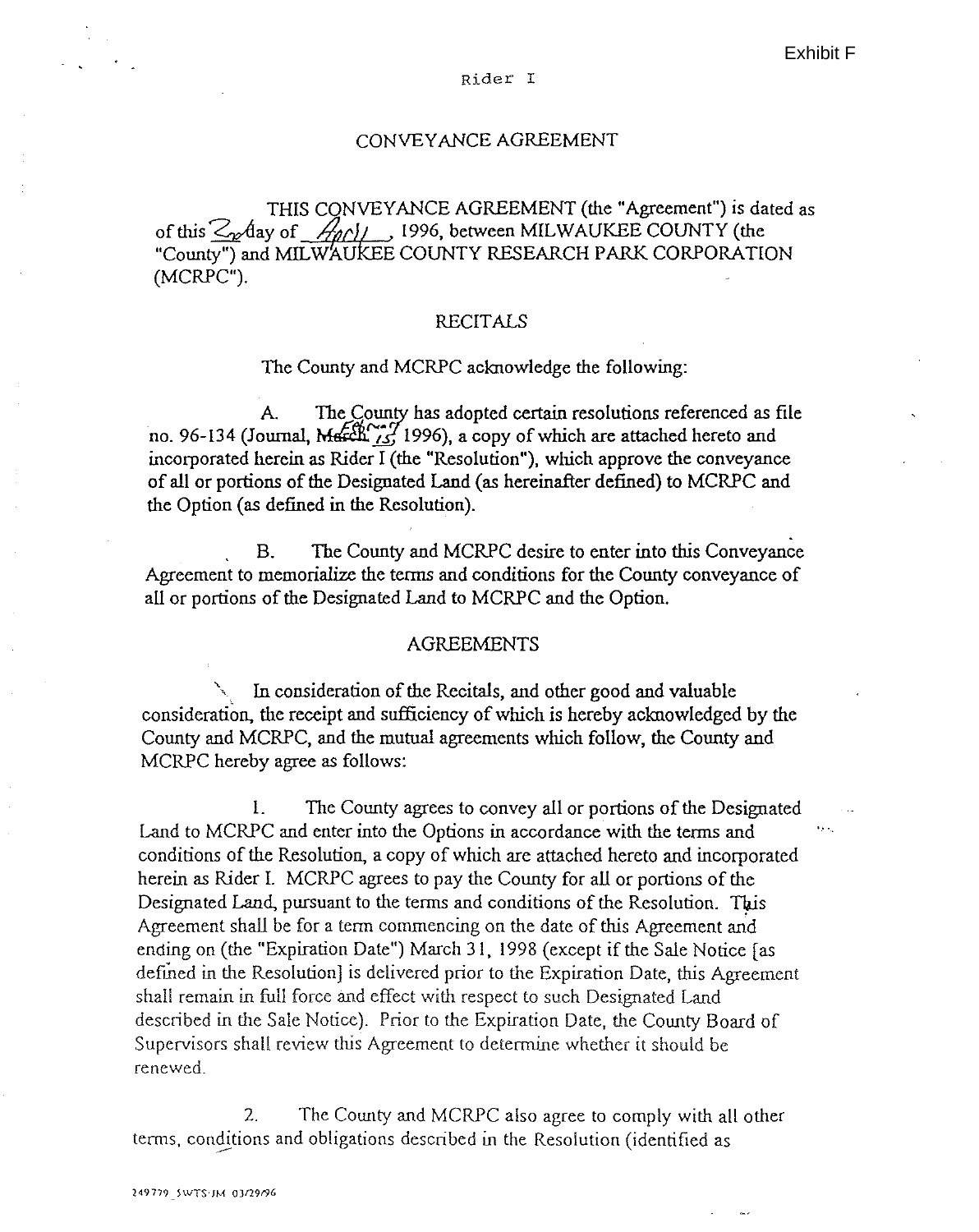paragraphs 1 through 8) in the same manner as if such terms, conditions and obligations were typed on this Agreement. MCRPC and the County agree that this Agreement commits and binds the parties to its terms and conditions and prohibits unilateral modification, amendment, termination or revocation by either party.

3. The Designated Lands are described on Exhibit A to the Resolution and are hereby specifically attached hereto and incorporated herein as Rider II.

4. In the event of default by MCRPC or the County, the nondefaulting party shall have the right to seek and obtain any remedy available at law or in equity, including, without limitation, the right to specifically enforce the terms and conditions of this Agreement.

5. This Agreement may only be amended, modified, supplemented or terminated by an agreement signed by an authorized person for all of the parties hereto and shall be binding upon and inure to the benefit of the parties, their successors and assigns.

## MIL WAUKEE COUNTY

BY F. 7 Komas Une

Thomas Ament, County Executiv

**COUNSEL!** 

**APPROVED** 

Attest:

Rod Lanser, County Clerk

MILWAUKEE COUNTY RESEARCH PARK CORPORATION BY CJ and R Smeck

**Attest:**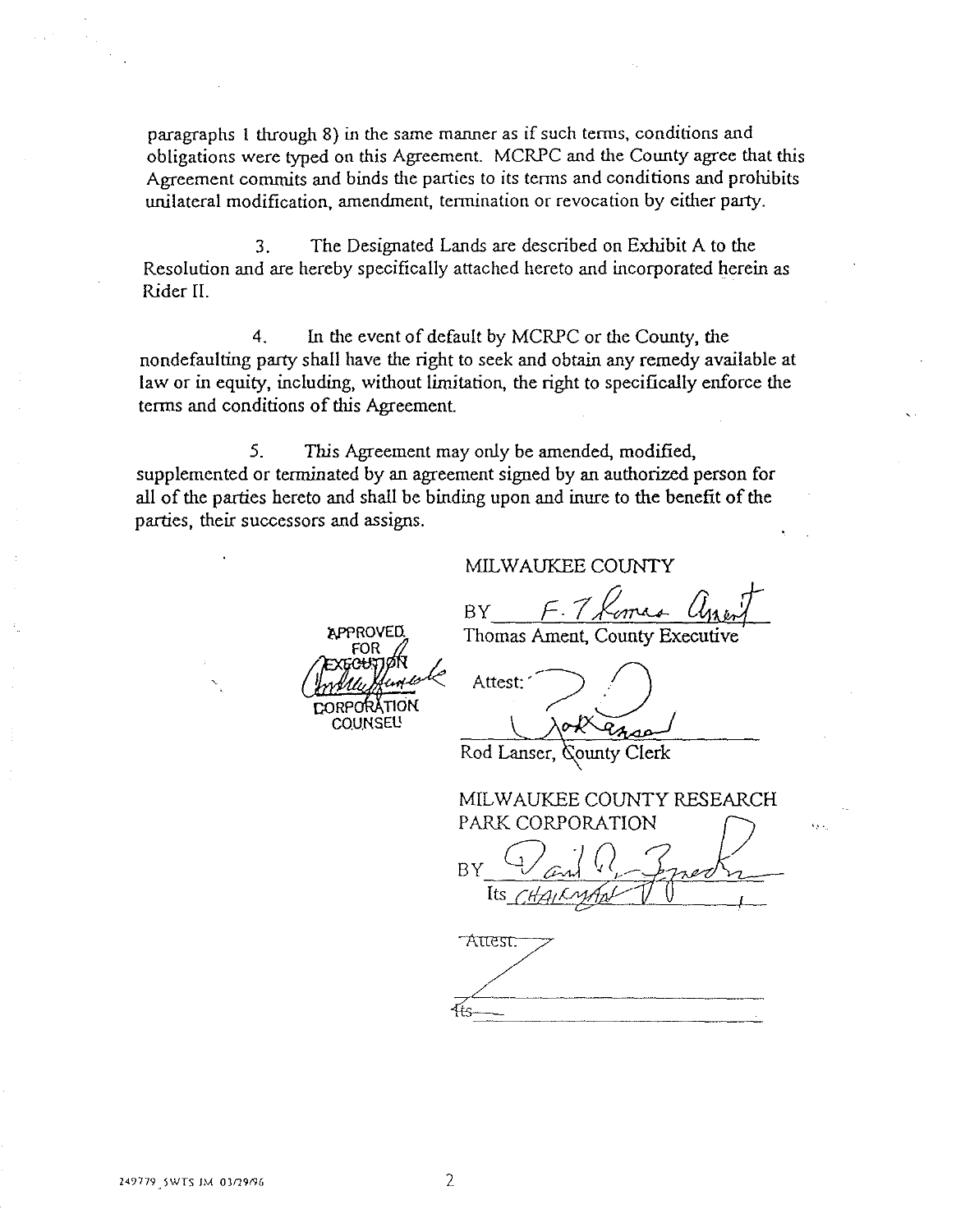$\frac{1}{2}$ lar 2 1 1996<br>Udinano

 $.0.0$  men  $9.1^2$ 

adopted 3

Mati  $6.0 \, \mathrm{m}$   $0.26$ 

dopted

 $~\cdot$ mended $~^9$  $a^{O-O}$ 

 $\frac{a1-0}{s}$  4

7 8

File No. 96-134 (Journal, February 15, 1996)

(ITEM 7) From Chairman. Milwaukee County Research Park Corporation (MCRPC), submitting a resolution relating to disposition of property at the Milwaukee County Research Park. by recommending adoption of the following:

### A RESOLUTION

WHEREAS, Milwaukee County (the "County") entered into a ground lease with the Milwaukee County Research Park Corporation ("MCRPC") in 1992 (the "Ground Lease"), which Ground Lease was subsequently amended, for certain County-owned lands designated for the development of a Milwaukee County Research Park (the "Research Park"); and

 $11$ 12 13 14 15 16 17 18 *WHEREAS, the County and MCRPC have adopted the following mission, to vest in* MCRPC the ability to establish a research park in Milwaukee County and to attract, create and retain research and technology based business and diversify the economic base of the County and the State of Wisconsin (the "Mission"), which Mission is evidenced by (a) the Ground. Lease, (b) the Final Report prepared by the Blue Ribbon Task Force on the Disposition of the Milwaukee County Institution Lands, (c) certain resolutions previously adopted by MCRPC :: : ... and the Milwaukee County Board of Supervisors, and (d) the State of Wisconsin legislature enactment of 1989 Wisconsin Act 265; and

19 20 *WHEREAS,* the Board of Directors of MCRPC believes that its ability to achieve the Mission is severely restricted by its inability to sell land at the Research Park; and

21 22 23 WHEREAS, MCRPC appears to have several opportunities to sell significant parcels of land at the Research Park to owners and users, which are Permitted Uses under the Declaration of Covenants. Conditions and Restrictions established for the Research Park; and

24 WHEREAS, the sale of land by MCRPC is in the best interest of the County and MCRPC because it would: 25 ψų

26 A. retain businesses and jobs in the County which may otherwise relocate to a 27 different county;

28 B. increase the County's property tax base;

29 C. develop new buildings at the Research Park, which will assist in the funding of the 30 TIF improvements which are being installed at the Research Park;

ļ

ದ ದಂತೆ ಮಾಡುವು

 $\omega_i$  ,

- 1 -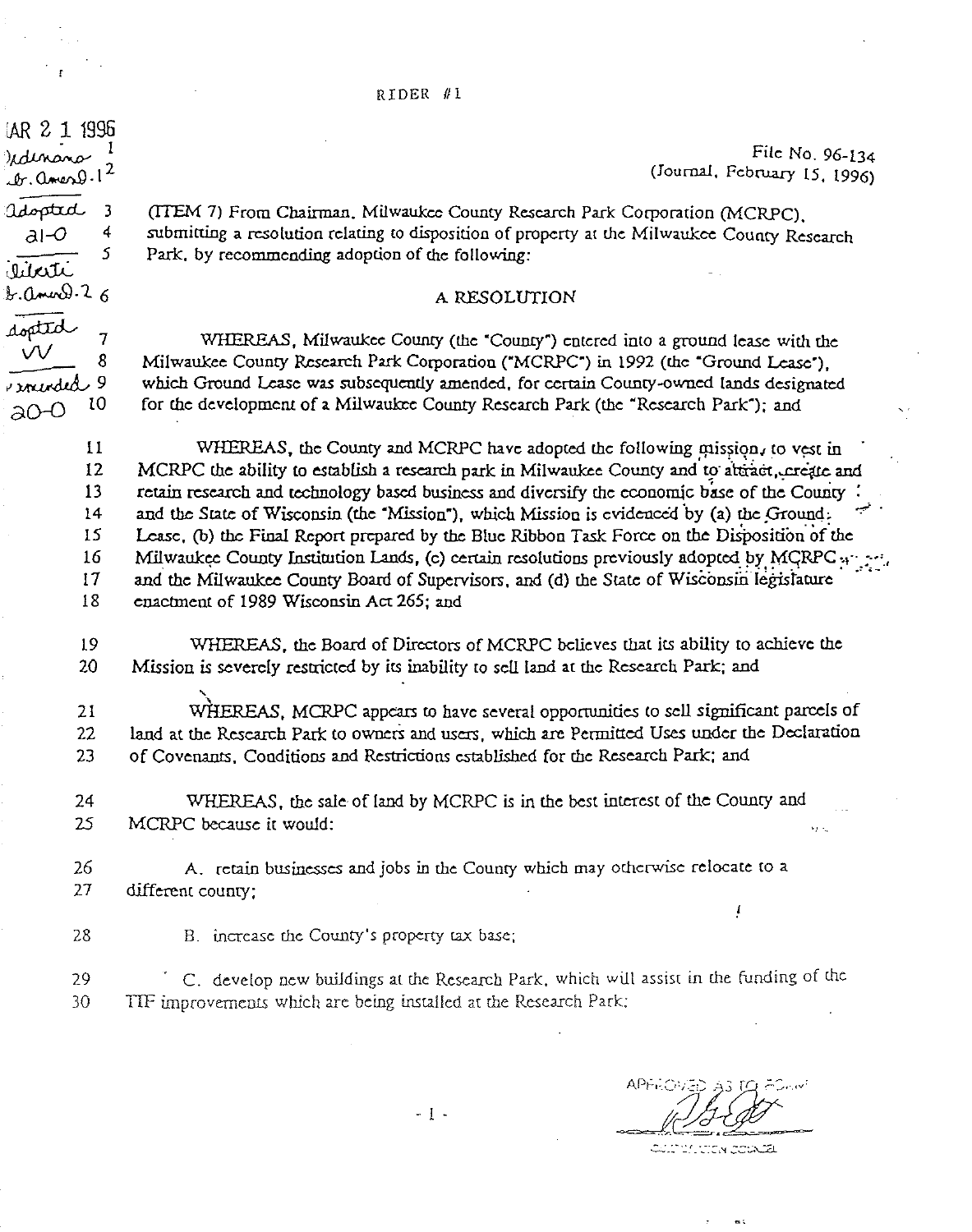31 D. provide funding to the County which could be used as a reserve to reduce the<br>32 County's financial exposure caused by the County's guarantee on repayment of the TIE p 32 County's financial exposure caused by the County's guarantee on repayment of the TIF Bonds.<br>33 which proceeds were used to pay for the Research Park's capital infrastructure costs: which proceeds were used to pay for the Research Park's capital infrastructure costs;

<sup>34</sup> E. remove the County and MCRPC from the "chain of title" with respect to any future<br>35 environmental contamination and liability which may occur placing the County and MCRPC environmental contamination and liability which may occur. placing the County and MCRPC 36 in a better position regarding such risks; and

37 F. allow MCRPC the flexibility needed to successfully accomplish the Mission<br>38 adopted by the County and MCRPC: adopted by the County and MCRPC:

*39* now, therefore,

40 BE IT RESOLVED. that the County docs hereby grant to MCRPC *the* ability to sell all 41 or portions of the land located at the Research Park. designated as parcels 2, 3, 4, 5, 6, 1 and · 42 12 (the "Designated Land") as depicted on the site map arrached hereto and incorporated herein 43 as Exhibit A and only in strict accordance and compliance with the following terms. conditions 44 and procedures:

45 1. MCRPC shall ensure that any conveyance by MCRPC of all or portions of the 46 Designated Land shall include an acknowledgment of the existence of and required strict 47 compliance with: *the* Declaration of Covenants, Conditions and Restrictions (including, 48 without limitation, the use restrictions, building restrictions, Supplement and the Design 49 Guidelines); the PILOT obligations; and MBEIWBE and prevailing wage 50 criteria/requirements.

51 2. In order to prevent speculative investment, any sale to a developer shall include an 52 agreement to commence construction of a building within two years after such developer's 53 acquisition of the land. for occupancy by a user or users permitted by the Declaration.

54 3. MCRPC shall pay the County \$1.00 for such transfer; provided, however, the net 55 sale proceeds (purchase price less all direct sales expenses and customary prorations) obtained 56 by MCRPC for the subsequent sale of the land shall be paid to the County, within three 57 business days after closing on such subsequent sale.

58 4. All land conveyed by *the* County to MCRPC would *be,* in turn. convpyed to a *59* person or entity for current fair market value, taking imo consideration an appraisal obtained 60 by MCRPC.

6! 5. [n tbe event that tbe Board of Directors of MCRPC has approved a disposition of all 62 or portions of the Designated Land. it shall provide tbe County Executive and County Board 63 with written notice of such intent to sell (the "Sale Notice"). Upon delivery of the Sale 64 Nolice. MCRPC shall also deliver a copy of such third-party offer to the Chairman of the

..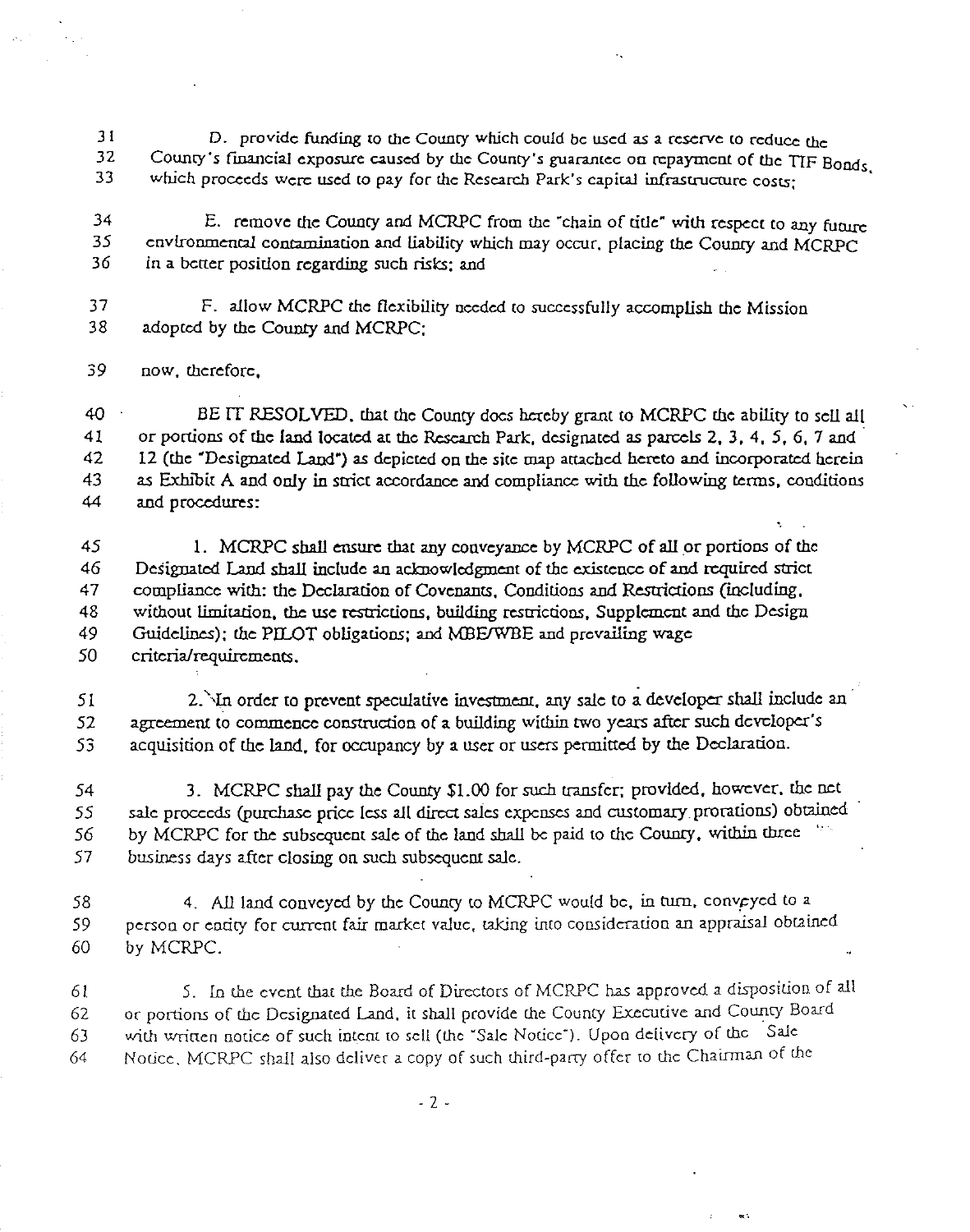65 County Economic Development Committee and a copy to the County Corporation Counsel's  $66$  office for review for compliance with the technical requirement of the Declaration of 66 office for review for compliance with the reclmical requiremenr of *the* Declaration of Covenants. Conditions and Restrictions. as amended. the PILOT Agreement, and MBE/WBE 68 and prevailing wage criteria and requirements. Within 30 days after receipt of the Sale<br>69 Notice, the County Executive and County Clerk shall sign and deliver a warranty deed to 69 Notice. *the* Councy Executive and Councy Clerk *shall* sign and deliver a warrancy deed (the 70 "Deed") from the County ro MCRPC conveying title ro such land co MCRPC free and clear of 71 all liens and encumbrances other than customary utility easemenrs. and mUnicipal and zoning 72 ordinances. In order to coordinate closing with the third-party buyer. MCRPC may, at its<br>73 option, by written notice to the County Executive and County Board, delay the County 73 option, by written notice to the County Executive and County Board, delay the County<br>74 delivery, MCRPC acceptance and recording of the Deed until such later date as MCRP 74 delivery, MCRPC acceptance and recording of *the* Deed until such Iacer dace as MCRPC 75 *deems* appropriate. Simultaneous with delivery of the *Deed,* the Councy *Executive* and County 76 Clerk (or appropriate County designee) shall also (a) sign a Wisconsin Real Estate Transfer 77 Return Form (b) sign an amendment to the Ground Lease ro exclude the land conveyed to 78 MCRPC, which amendment shall *be* in recordable form and recorded at the Counry Register 79 of *Deeds* office and (c) sign such other ancillary conveyance statements and documents as arc 80 customary for such real estate closings, and deliver all such documents to MCRPC along with 81 the Deed.

لشكاش المتسابي

82 6. In connection with the disposition of all or portions of the Designated Land, in the 83 cvent that MCRPC deems it appropriate to grant a right of first refusal and/or option (the 84 "Option") ·only on portions of the Designated Land immediately adjacent to a portion of the 85 Designated Land being sold to such party (the "Option Lands") for a period of time no greater 86 than three years, and provided an appropriate specific purpose and fair market value for the 87 Option Lands is provided to MCRPC, the County shall execute such documents as MCRPC 88 deems appropriate for acknowledging and granting the Option. Any such Option Lands 89 conveyance shall include the *same* protections and restrictions as described in Section 1 *above.·* · 90 Upon the written request of MCRPC, this document(s) shall be executed and delivered by the 91 County Executive and County Clerk within the same 30-day period described in Section 5 92 above; and

93 BE IT FURTHER RESOLVED, that within ten (10) days of the County Board 94 organization *meeting* the newly elected County Board Chairperson shall comply with Article. 95 III, Section 3.02(b) of the Amended and Restated By-Laws of the Milwaukee County Research 96 Park Corporation (MCRPC) which *provides* for appointmenrs to the MCRPC Board of 97 Directors. No warranty deed referenced in Section 5 of this resolution may be signed and 98 delivered prior to compliance with the above: and

*99* 

100 BE IT FURTHER RESOLVED, that the agreements herein to convey to MCRPC and 101 to grant the Option shall commence on approval of this Resolution and expire on (the l02 "Expiration Date") March *31, 1998* (except if the Sale Notice [as hereinafter deftned] is  $103$  delivered prior to the Expiration Date, the agreement shall remain in full force and effect with 104 respect to such Designated Land described in the Sale Notice). Prior to the Expiration Date,

. 3 .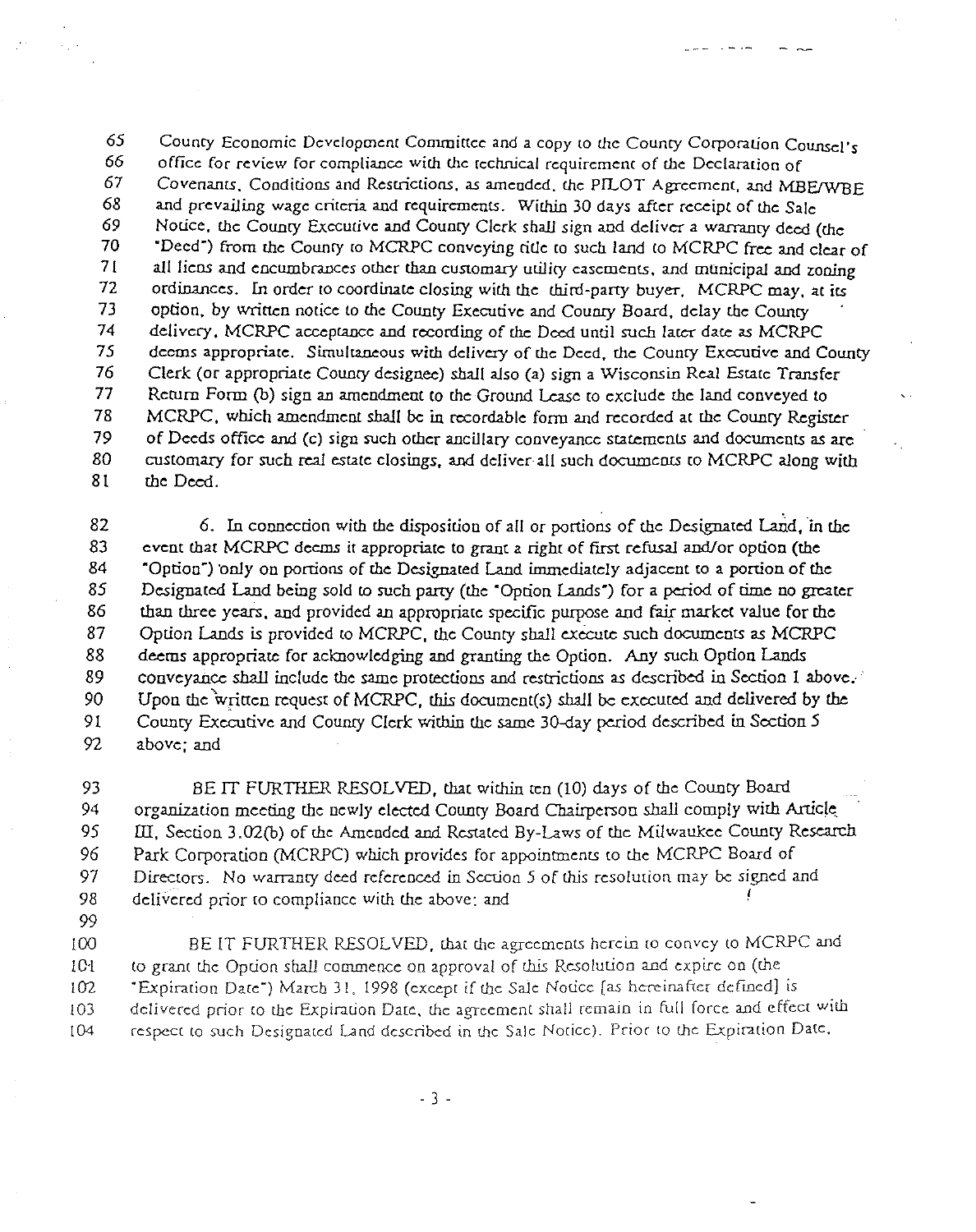$105$  the County Board of Supervisors shall review the agreements described herein to determine<br> $106$  whether to nenew such agreements: and whether to nenew such agreements; and

107 BE IT FURTHER RESOLVED, that the County Board of Supervisors hereby 108 authorizes and directs the County Executive and County Clerk (or appropriate County<br>109 designee) to execute the following with the intent of thereby binding the County to suc designee) to execute the following with the intent of thereby binding the County to such terms 1 10 and agreements:

l I I A. The documents described for the conveyance of all or portions of the 112 Designated Land and the Option, as described above, but only after the review by the 113 Corporation Counsel as provided for in Section 5 herein (to confirm compliance with the term

114 and conditions hereof): and

115 B. The Conveyance Agreement, in the form attached bereto and 116 incorporated herein as Exhibit B, to evidence the agreements between the County and MCRPC 117 for the conveyance and the Option of the Designated Land, which execution shall be

118 performed promptly following adoption of this Resolution.

### I 19 FTSCAL NOTE:

120 Adoption of the subject resolution will not require an additional expenditure of funds 121 during the current budget year. This land is now under lease to the Research Park for 122 100 years for *\$1.00.* The adoption of this Resolution would result in Milwaukee 123 County cransferring title to all or portions of the Designated Land to the MCRPC for !24 S!.OO, on an as needed basis, so as to grant the MCRPC !.he ability *w* sell land. The 125 MCRPC may sell off parcels for current fair market value with any net revenue to be 126 paid to Milwaukee County in accordance with the terms of this Resolution. ' '

127 ssd 128 March 20, 1996 !29 960134ED.WPD 130 am<br>131 Ma 131 Much *71.* 1996

. 4 .

.,

ţ

 $\mathbf{v}$  and  $\mathbf{v}$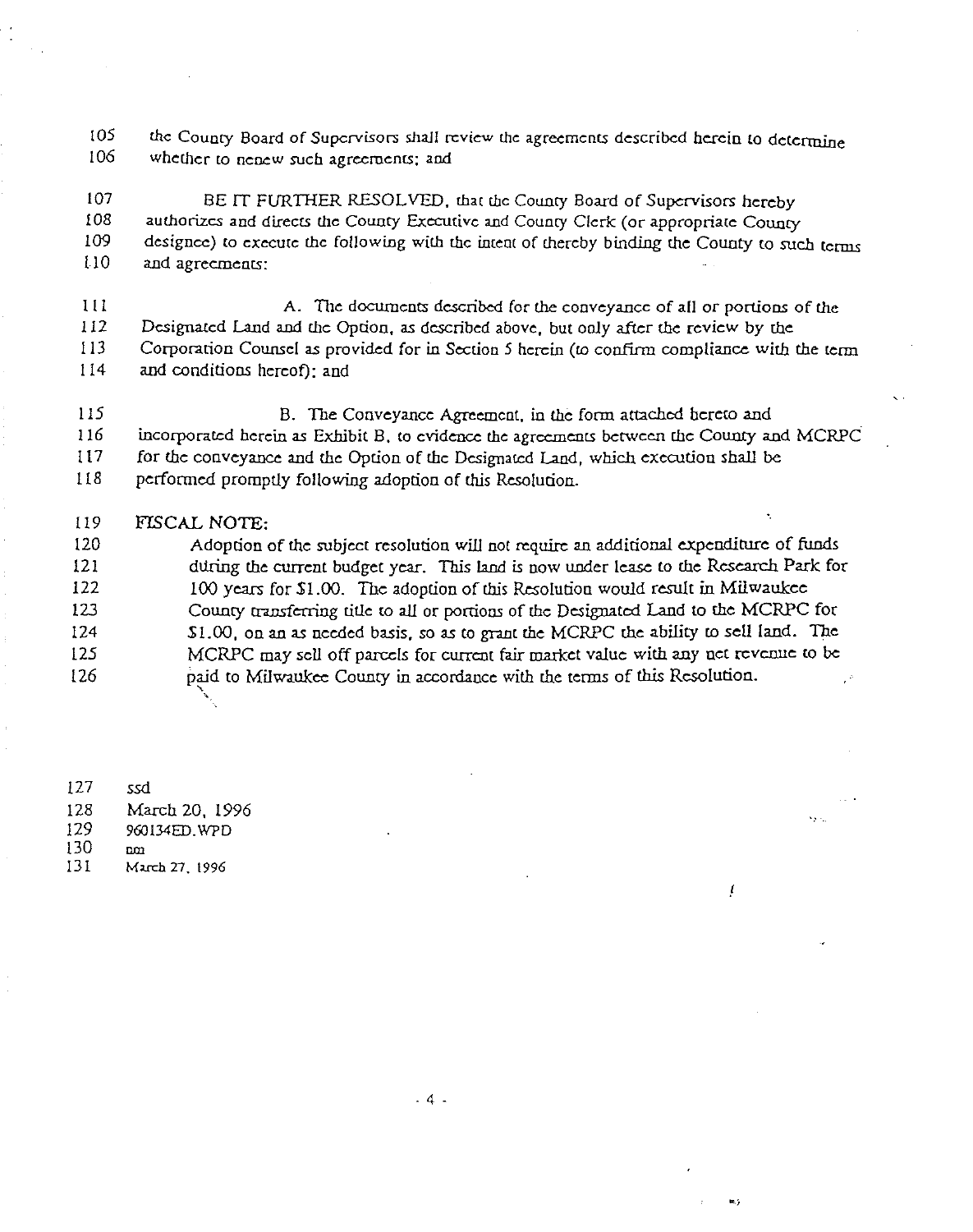## SECOND AMENDMENT TO CONVEYANCE AGREEMENT

# THIS SECOND AMENDMENT TO CONVEYANCE AGREEMENT (this "Agreement") is dated as of this  $20\%$  day of April, 1998, between MILWAUKEE COUNTY (the "County") and MILWAUKEE COUNTY RESEARCH PARK CORPORATION ("MCRPC").

## **RECITALS**

### The County and MCRPC acknowledge the following:

A. The County has adopted a Substitute Resolution referenced as file no. 98-193, Item 8 (Journal, March 19, 1998), to which this Agreement is attached and such Resolution is hereby incorporated herein (the "Resolution"), which approves the conveyance of all or portions of the Designated Land (as hereinafter defined) to MCRPC.

B. The County and MCRPC entered into that certain Conveyance Agreement dated April2, 1996, as amended by that certain Amendment to Conveyance Agreement, copies of which are attached hereto and incorporated herein as Rider I (collectively, the "Conveyance Agreement").

C. The County and MCRPC desire to enter into this Agreement to modify and amend the Conveyance Agreement by extending its term to December 31, 1998; by adding Lot 10 (1.6 acres) at the Research Park lands and the other parcels previously approved by the County Board to the definition of Designated Lands in the Conveyance Agreement; all pursuant to the terms of this Agreement.

## AGREEMENTS

1n consideration of the Recitals, and other good and valuable consideration, the receipt and sufficiency of which is hereby acknowledged by the County and MCRPC, and the mutual agreements which follow, the County and MCRPC hereby agree as follows:

l. The County agrees to convey Lot 10 and the other parcels previously approved by the County Board (a description and depiction of such lands is attached to and incorporated into the Resolution) all such lands being located in the Milwaukee County Research Park (collectively hereinafter, the "Designated Land") to MCRPC in accordance with the terms and conditions of the Resolution and this Agreement. The definition of the Designated Land provided for in the Conveyance Agreement shall, effective as of the date of this Agreement,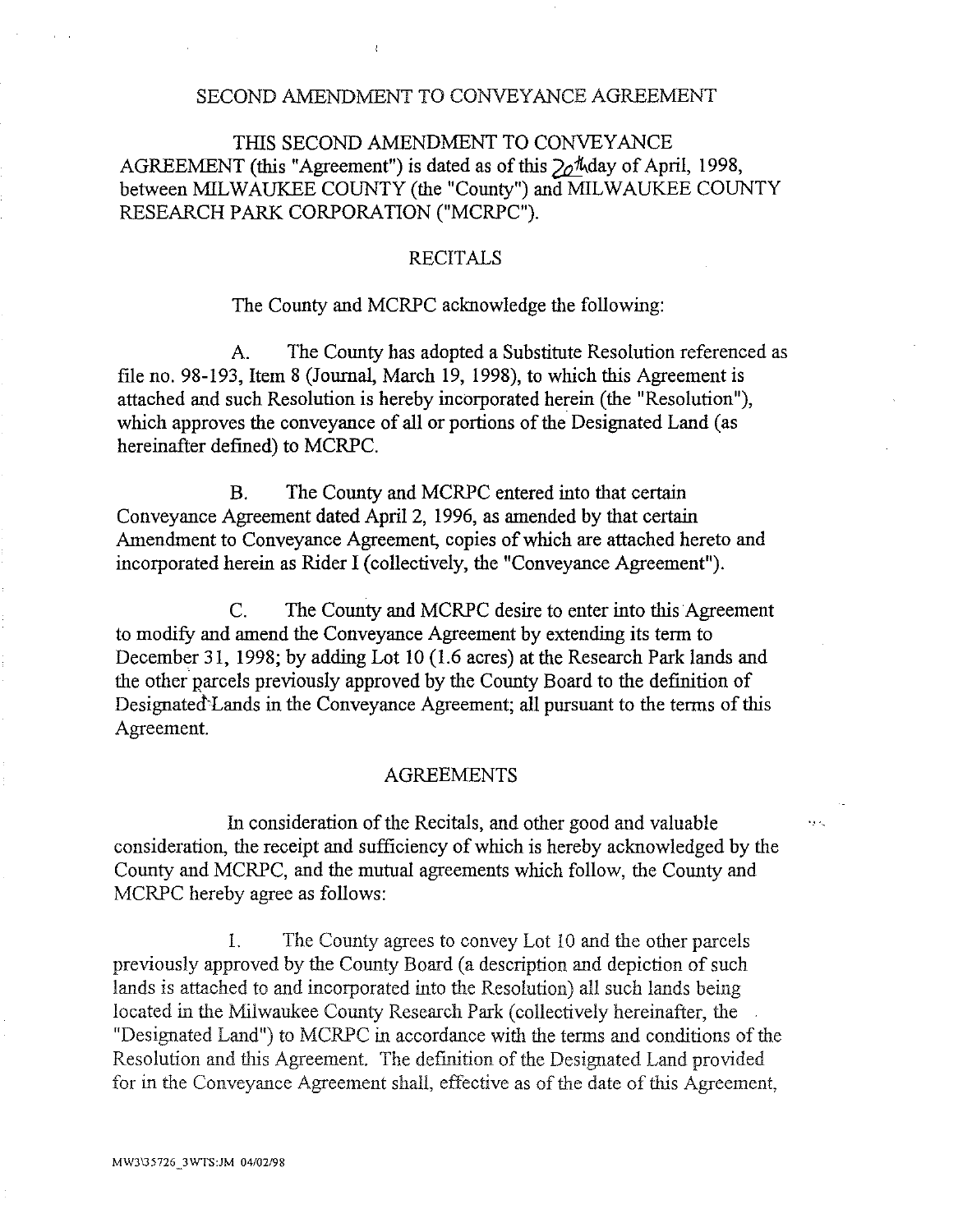include all the Designated Land described above and the Conveyance Agreement shall continue through the Expiration Date of December 31, 1998. As provided for in the Conveyance Agreement, if a Sale Notice (as defined in the Conveyance Agreement) is delivered to the County prior to the Expiration Date, the County shall complete such transaction, even if the closing occurs after the Expiration Date. Prior to the Expiration Date, the County Board of Supervisors shall review this Agreement to determine whether it should be renewed.

2. The County and MCRPC also agree to comply with all other terms, conditions and obligations described in the Conveyance Agreement and Resolution in the same manner as if such terms, conditions and obligations were typed on this Agreement. MCRPC and the County agree that this Agreement commits and binds the parties to its terms and conditions and prohibits unilateral modification, amendment, termination or revocation by either party.

3. In the event of default by MCRPC or the County, the nondefaulting party shall have the right to seek and obtain any remedy available at law or in equity, including, without limitation, the right to specifically enforce the terms and conditions of this Agreement.

4. This Agreement may only be amended, modified, supplemented or terminated by an agreement signed by an authorized person for all of the parties hereto and shall be binding upon and inure to the benefit of the parties, their successors and assigns.

Except as specifically modified herein, the Conveyance Agreement shall remain in full force and effect.

APPROVED, FOR

DAIL

CORPORATIO

MILWAUKEE COUNTY

 $BY$  F. I Kimer Claner

P · Thomas Ament, County Executive

Rod Lanser, County Clerk

MILWAUKEE COUNTY RESEARCH PARK CORPORATION

James N. Elliott, Chairman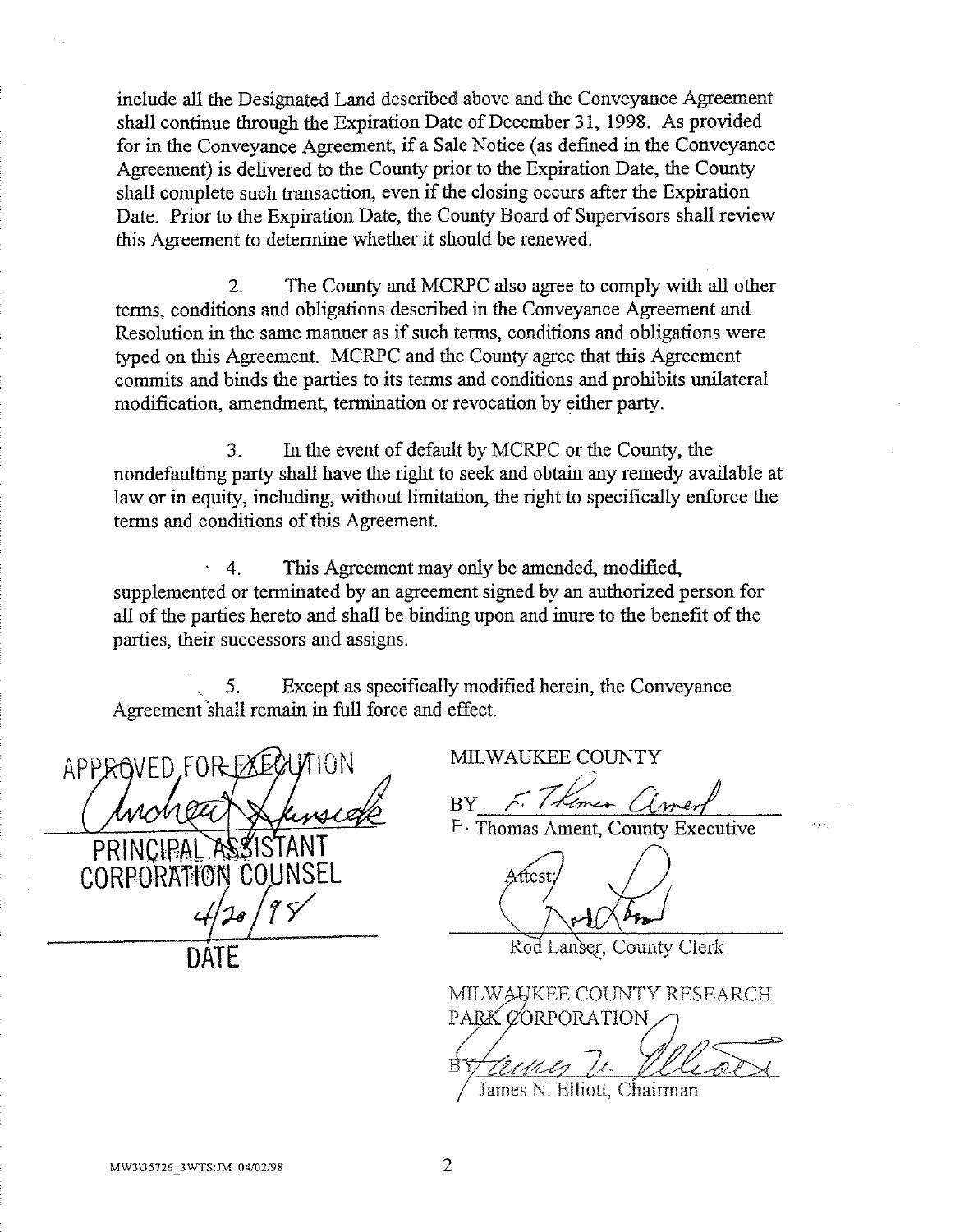ukee County



**llritJ ll\tl'";£1l r,tloo!llY** <~lo•!l.. **MMlK E H'flltl r,.,p.,!v ...\_·,Hmlv** 1;1•:r~

)SS

COUNTY CLERK

# STATE OF WISCONSIN  $\qquad$ ) **COUNTY OF MILWAUKEE** )

' '·

I, Rod Lanser, County Clerk in and for the County of Milwaukee, State of Wisconsin, do hereby certify that the attached copy of File No.  $-$  98-193 is a true and correct copy of the original resolution duly adopted by the Milwaukee County Board of Supervisors at a meeting held on <sup>3-19-98</sup> and approved by County Executive F. Thomas Ament on 3-24-98

Given· under my hand and official seal, at the Milwaukee County Courthouse, in the City of Milwaukee, this 22nd day of April 1998.

*v* ' .....\_ \_\_\_ .....  $co^{\prime}$  . ) .  $\overline{\mathcal{E}}$ 

**ROD..\_LANSER County Clerk** 

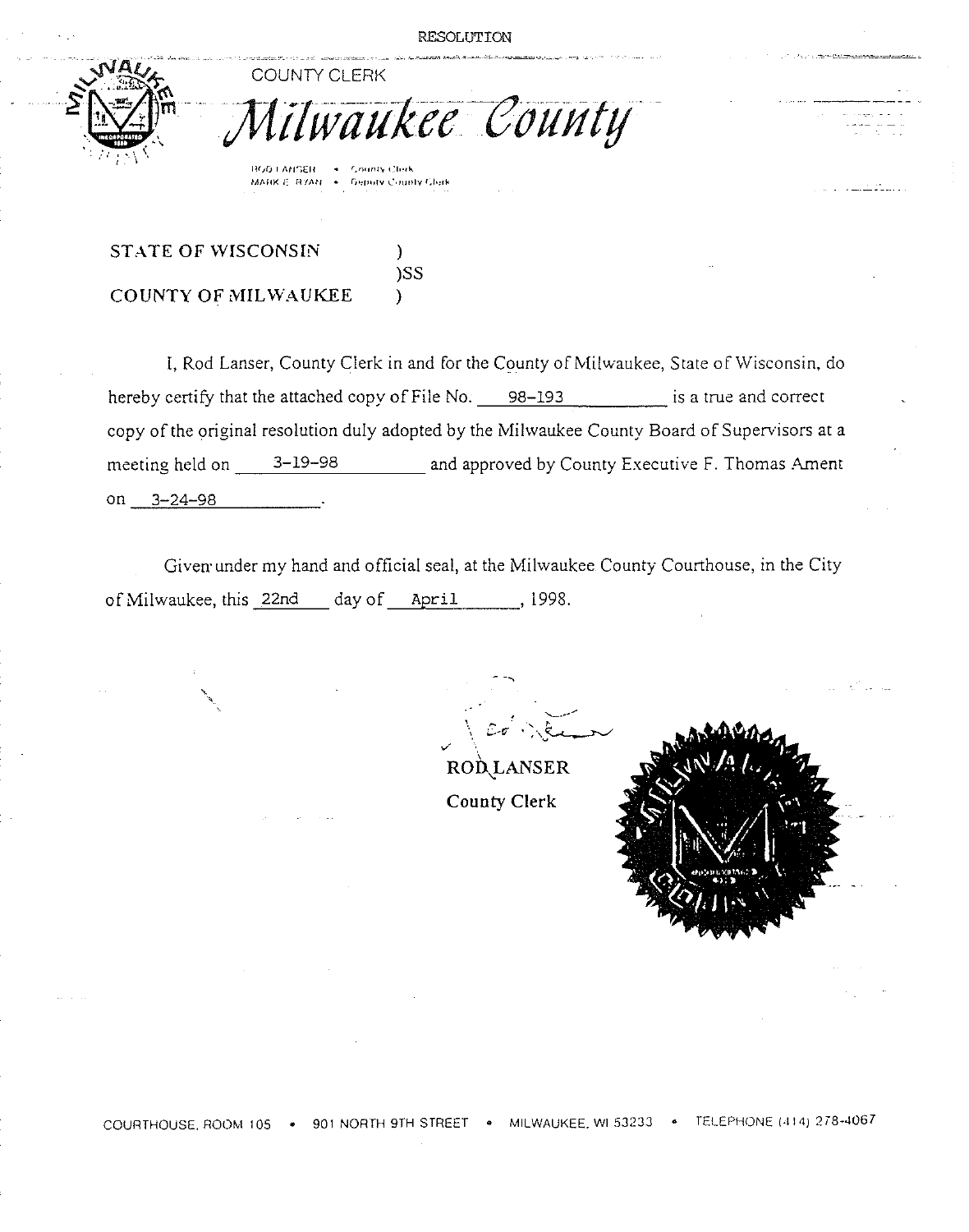| MAR 19 998<br><u>MA tis</u><br>ubmitt <i>id</i> | By Supervisors Bussler, Ryan, Mayo, Nyklewicz and Jasenski                                                                                                       |
|-------------------------------------------------|------------------------------------------------------------------------------------------------------------------------------------------------------------------|
| n aubatitution<br>25 D                          | A SUBSTITUTE RESOLUTION                                                                                                                                          |
|                                                 | (To File No. 98-193, Item 8<br>From the Committee on Economic and Community Development)                                                                         |
| 5                                               | WHEREAS, on March 31, 1998, Milwaukee County Research Park Corporation's                                                                                         |
| $\boldsymbol{6}$                                | (MCRPC) ability to sell land at the Research Park expires pursuant to the terms of the                                                                           |
| $\overline{7}$                                  | April 2, 1996, Conveyance Agreement between MCRPC and the County, as amended by                                                                                  |
| 8                                               | the First Amendment to Conveyance Agreement (collectively, the "Conveyance                                                                                       |
| 9                                               | Agreement"); now, therefore,                                                                                                                                     |
| 10                                              | BE IT RESOLVED, that Milwaukee County shall grant the MCRPC until                                                                                                |
| 11                                              | December 31, 1998, the continued authority to sell County land without the approval of                                                                           |
| 12                                              | the County Board under the same terms and conditions as are contained in the present                                                                             |
| 13                                              | agreements; and                                                                                                                                                  |
| 14                                              | BE IT FURTHER RESOLVED, that this agreement shall include an amendment to                                                                                        |
| 15                                              | authorize the sale of Lot 10 (1.6 acres), along with all of the parcels previously approved                                                                      |
| 16                                              | by the County Board (a copy of a map of these parcels shall be retained in this file); and                                                                       |
| 17                                              | BE IT FURTHER RESOLVED, that all revenue received by the MCRPC from the sale                                                                                     |
| 18                                              | of County land, less sales expenses shall continue to be paid to Milwaukee County as                                                                             |
| 19                                              | provided in the current agreement; and                                                                                                                           |
| 20                                              | BE IT FURTHER RESOLVED, that the appropriate County officials be authorized and                                                                                  |
| 21                                              | directed to execute the agreements necessary to carry out this Resolution.                                                                                       |
| 22<br>23                                        | <b>FISCAL NOTE:</b><br>Adoption of the subject Resolution will not require an additional<br>expenditure of funds during the current budget year. This designated |

**Service State** 

 $\mathcal{L}$ 

23 expenditure of funds during the current budget year. This designated 24 Land is now under lease to the Research Park for 100 years for \$'1.00. 25 The adoption of this Resolution would result in Milwaukee County 26 **transferring title to all or portions of the Designated Land to the MCRPC** 27 **for \$1.00, on an as needed basis, so as to grant the MCRPC the ability to** 28 sell land. Under December 31, 1998, the MCRPC may sell off parcels for 29 current fair market value, with net revenue, less sales expenses, to be 30 paid to Milwaukee County.

31 RHB:GEB:ssd

32 March 19, 1998<br>33 981935A.WPD

98193SA.WPD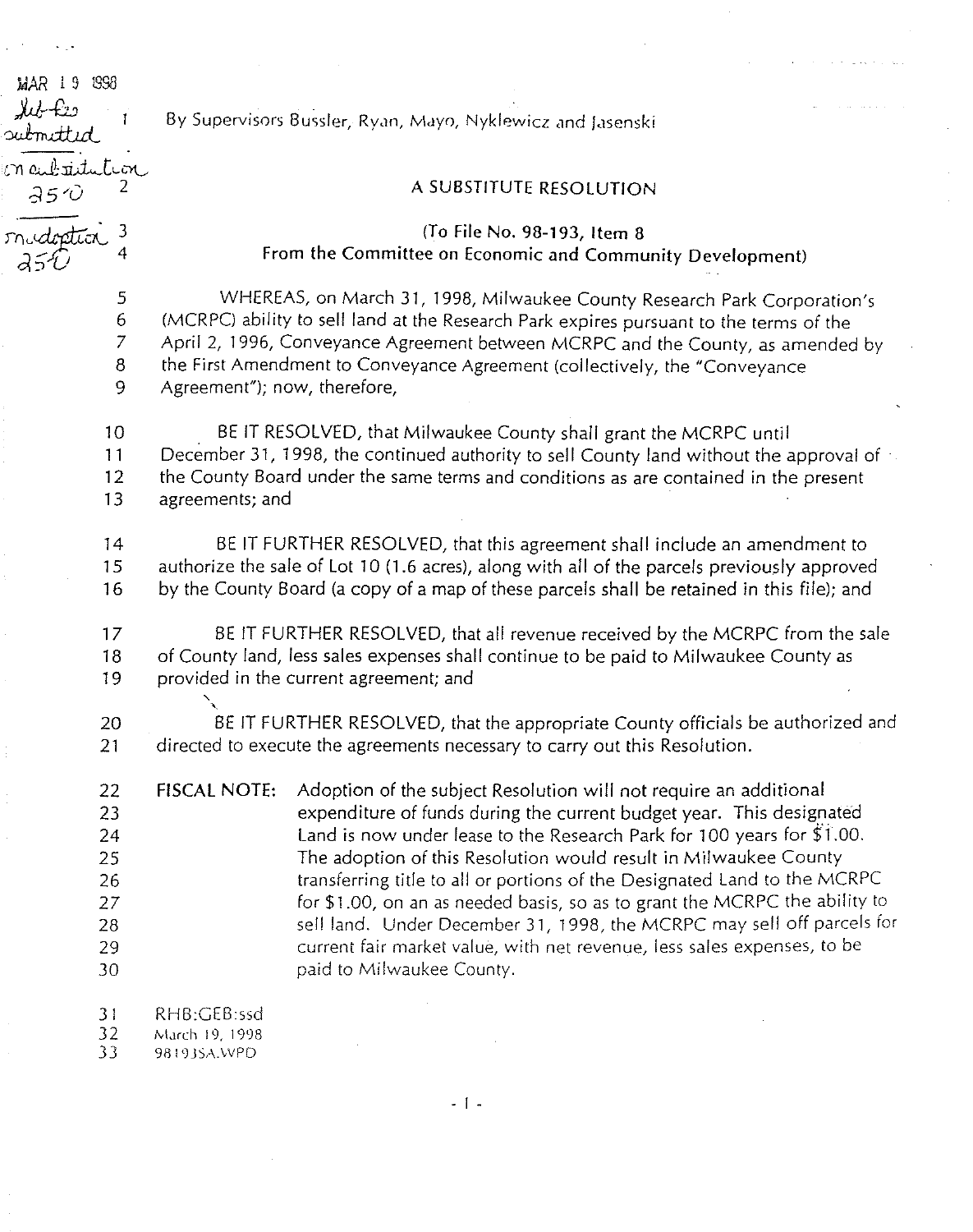

 $\mathfrak{t}$ 

EXP CAR DRITOS& 2661 E2.55.21 9 Wer von HE3AJQu515B1028\ o

I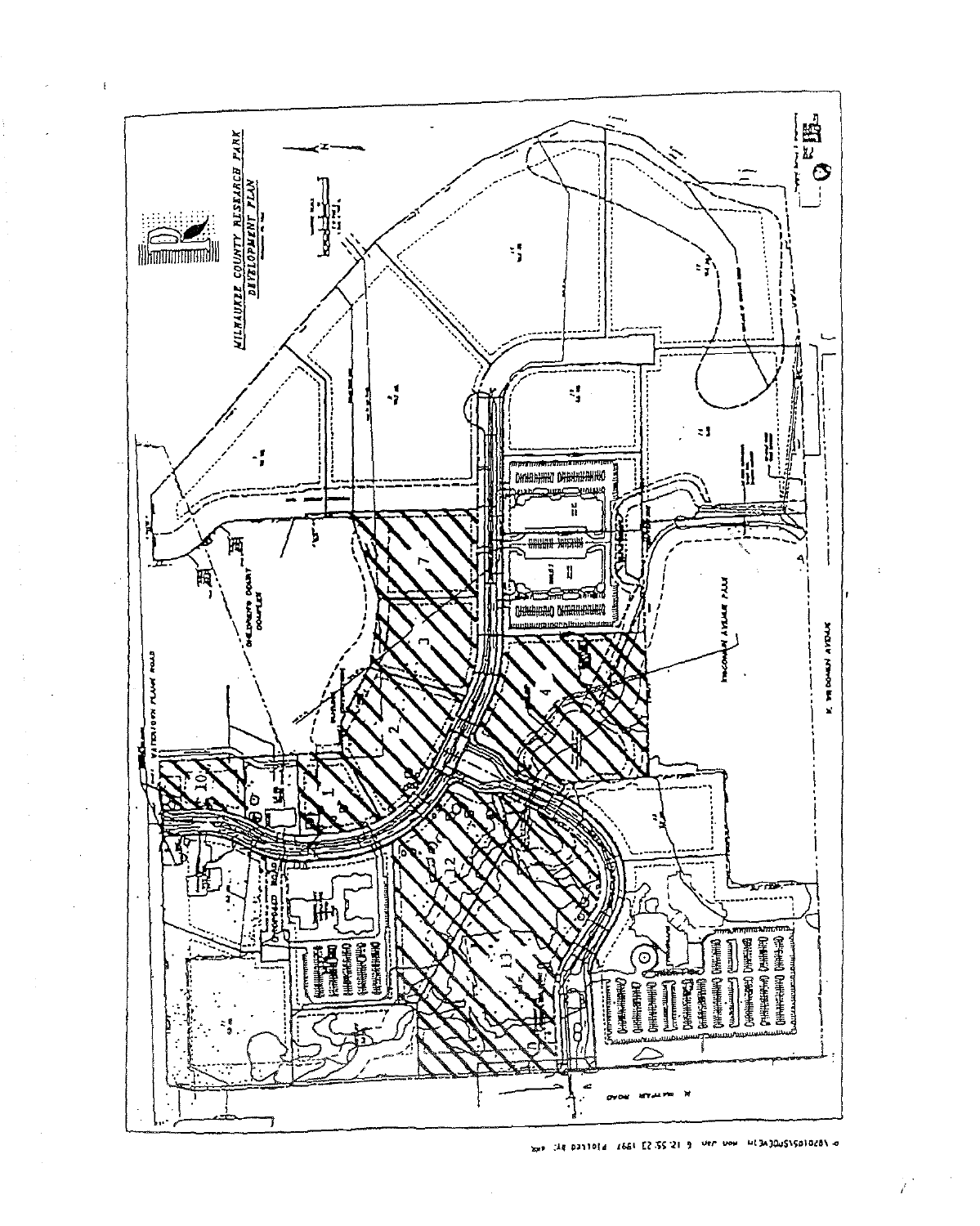# Rider II

Research Park Lands in the Southwest Quadrant

 $\overline{\Omega}$ 

 $\ddot{\phantom{a}}$ 

 $\ddot{\phantom{a}}$ 

بالمهم

 $\alpha$  ,  $\beta$  ,  $\alpha$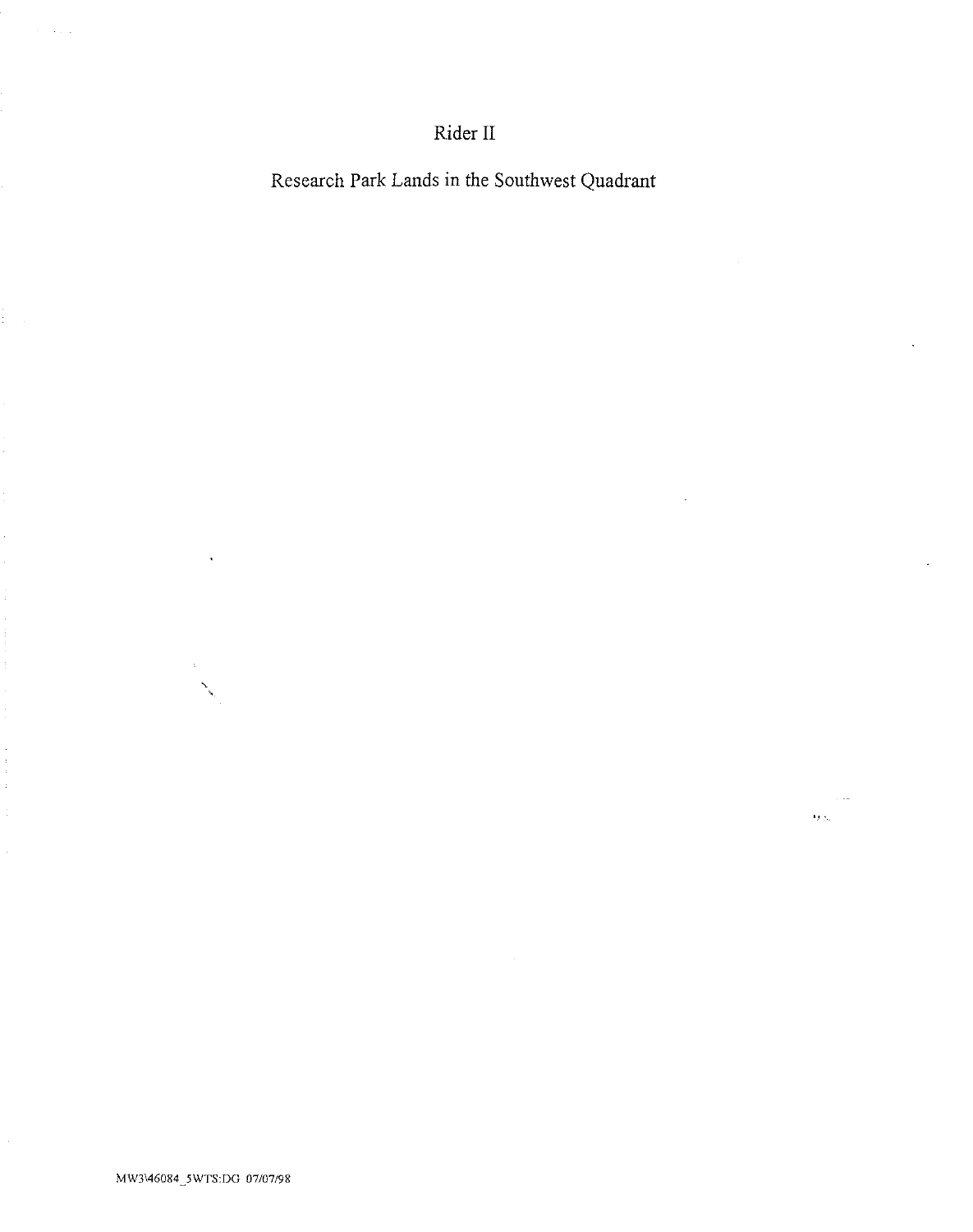Rider I

Conveyance Agreement

 $\hat{\mathcal{L}}$ 

 $\alpha$ 

 $\tilde{Q}(\tilde{q}_1)$ 

 $\mathcal{S}_{\mathcal{A}}$ 

 $\bar{A}$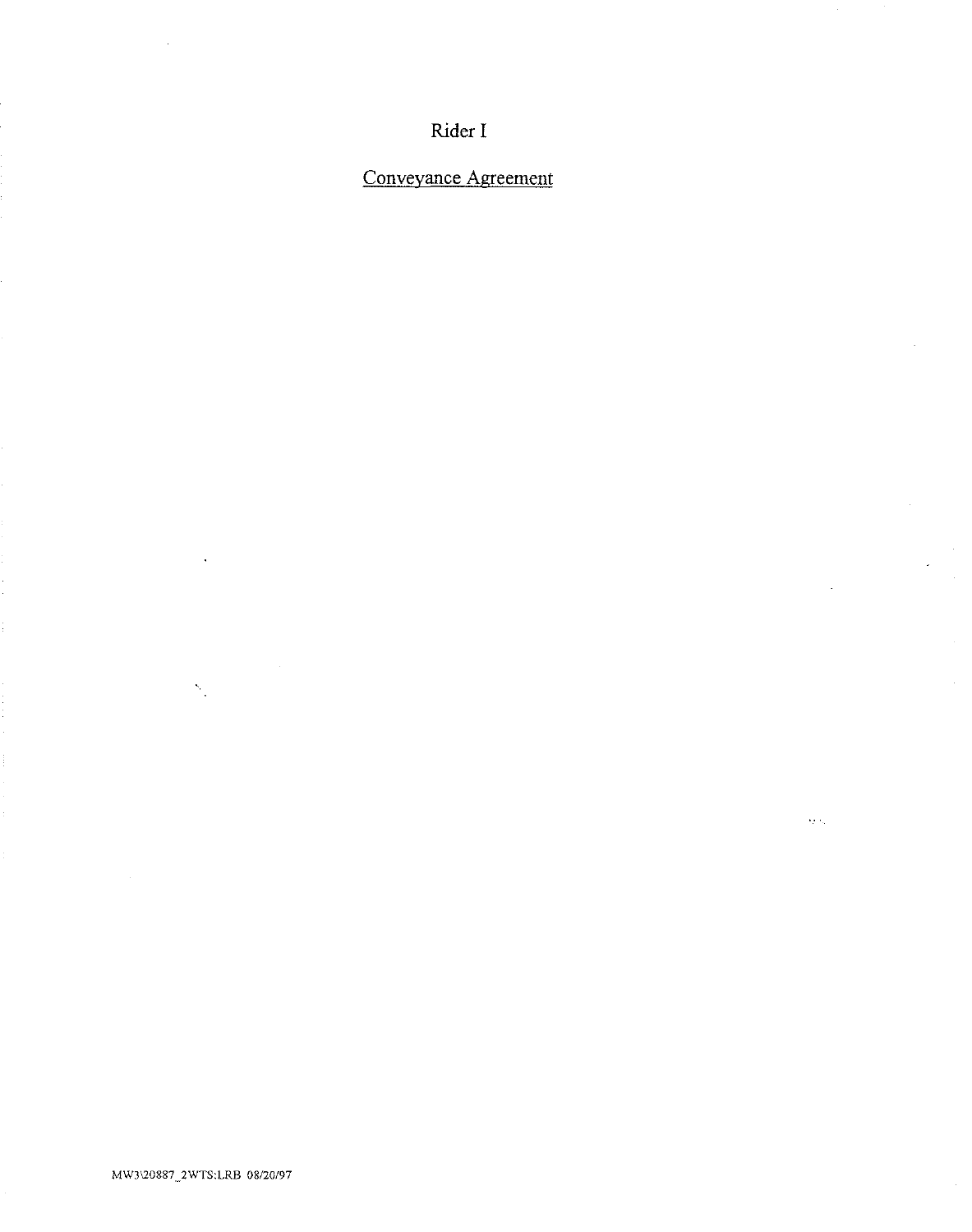# THIRD AMENDMENT TO CONVEYANCE AGREEMENT AND AGREEMENT REGARDING DEBT

THIS THIRD AMENDMENT TO CONVEYANCE AGREEMENT (this "Agreement") is dated as of this  $\mathcal{L}$ thday of  $\leq$ e otember 1998, between MILWAUKEE COUNTY (the "County") and MILWAUKEE COUNTY RESEARCH PARK CORPORATION ("MCRPC").

## RECITALS

The County and MCRPC acknowledge the following:

A. The County has adopted an Amended Resolution referenced as file no. 98-348 (Journal, June 18, 1998), attached to this Agreement as Exhibit A and such Resolution is hereby incorporated herein (the "Resolution"), which approves the conveyance of all or portions of the Designated Land (as hereinafter defined) to MCRPC.

B. The County and MCRPC entered into that certain Conveyance Agreement dated April 2, 1996, as amended by that certain Amendment to Conveyance Agreement, and further are amended by the Second Amendment to Conveyance Agreement dated April 20, 1998, copies of which are attached hereto and incorporated herein as Rider I (collectively, the "Conveyance Agreement").

C. The County Board of Supervisors directed MCRPC to create a program to increase minority participation in the technology field as well as within the Research Park. MCRPC adopted an Affirmative Action Plan by approval of MCRPC's Board of Directors at its May 28, 1998 meeting, and implementation of the plan is proceeding immediately.

D. The County and MCRPC desire to enter into this Agreement to modify and amend the Conveyance Agreement by adding all the Research Park lands in the southwest quadrant to the definition of Designated Lands in the Conveyance Agreement and to extend the date for such sales for five years with three five-year options to extend, (making the Conveyance Agreement coterminous with the Technology Innovation Center lease between the County and MCRPC), all pursuant to the terms of this Agreement

E. The County and MCRPC also desire to memorialize their agreements regarding the following: (1) the amount of tax levy advanced to be considered MCRPC debt (\$1.2 million); (2) 65% of the revenue from the sale of the Designated Lands to be paid to the County; (3) land sales revenue paid to the

 $\ddot{\phantom{a}}$ .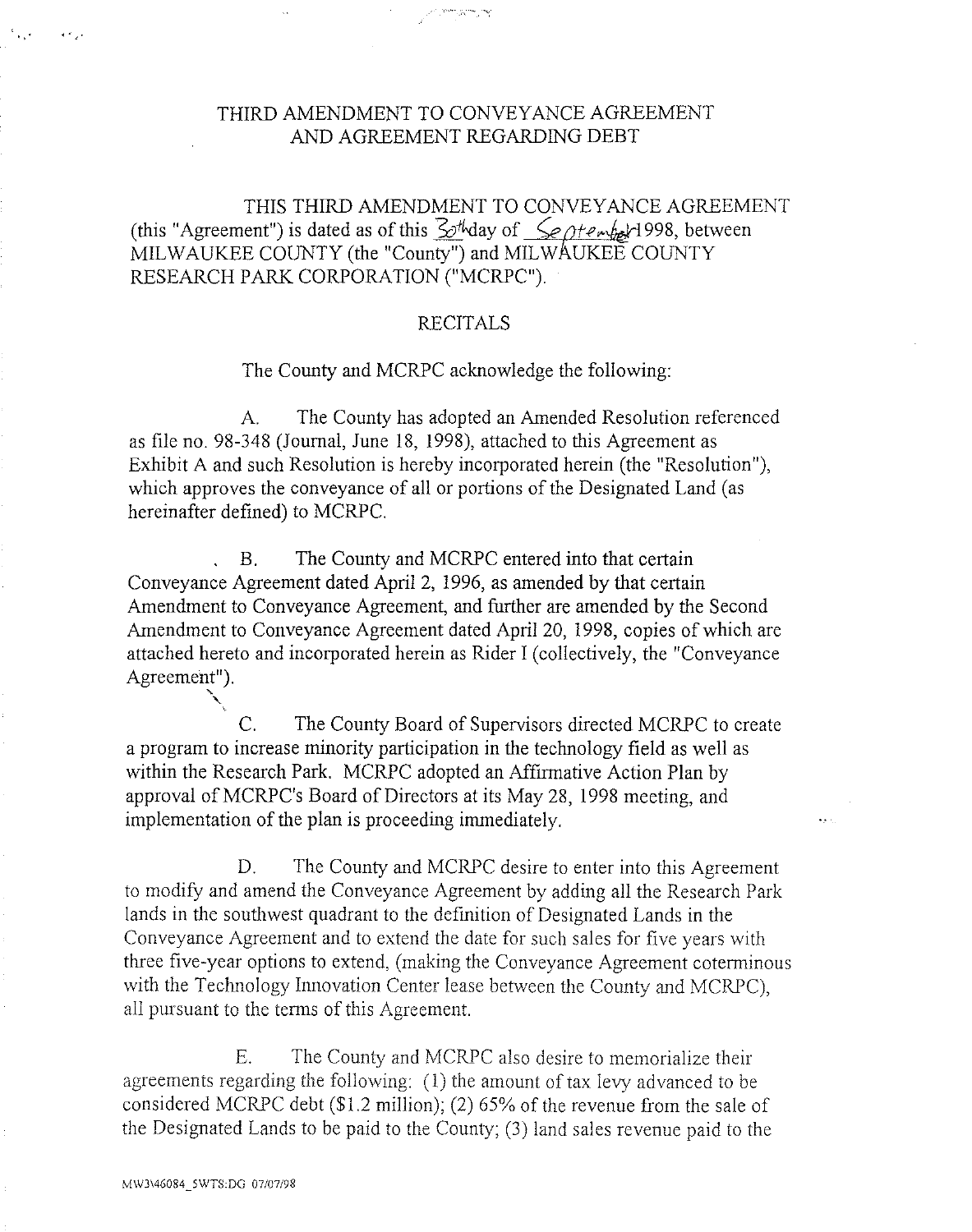County shall be considered as payment of MCRPC debt; and (4) MCRPC shall agree not to request tax levy to support its operations.

## AGREEMENTS

In consideration of the Recitals, and other good and valuable consideration, the receipt and sufficiency of which is hereby acknowledged by the County and MCRPC, and the mutual agreements which follow, the County and MCRPC hereby agree as follows:

1. The County agrees to convey all lands being located in the southwest quadrant in the Milwaukee County Research Park, as depicted on Rider 2 attached hereto and incorporated herein, (collectively hereinafter, the "Designated Land") to MCRPC in accordance with the terms and conditions of the Resolution and this Agreement. The definition of the Designated Land provided for in the Conveyance Agreement shall, effective as of the date of this Agreement, include all the Designated Land described above and the Conveyance Agreement shall continue through the Expiration Date, which is hereby amended to September 30, 2003. Moreover, the Conveyance Agreement shall be automatically extended for three five-year consecutive terms; unless either MCRPC or the County provides a written termination notice to the other party not less than 120 days prior to the expiration of the applicable term of the Conveyance Agreement. In the event such a termination notice is given, the Conveyance Agreement shall terminate effective as of the last date of the applicable term. As provided for in the Conveyance Agreement, if a Sale Notice (as defined in the Conveyance Agreement) is delivered to the County prior to the Expiration Date, the County shall complete such transaction, even if the closing occurs after the Expiration Date.

2. The County and MCRPC hereby agree as follows:

(a) MCRPC will no longer receive tax levy funding to support its operations.

(b) The amount of tax levy previously advanced to MCRPC, which will be considered debt to be repaid to the County, is \$1.2 million (the "Debt").

(c) MCRPC will be required to retum 65% of sales revenues to the County. Notwithstanding, anything to the contrary provided for above, MCRPC shall receive the first \$400,000 of sales revenues following the date of this Agreement to satisfy the County approved MCRPC 1998 budget allocation.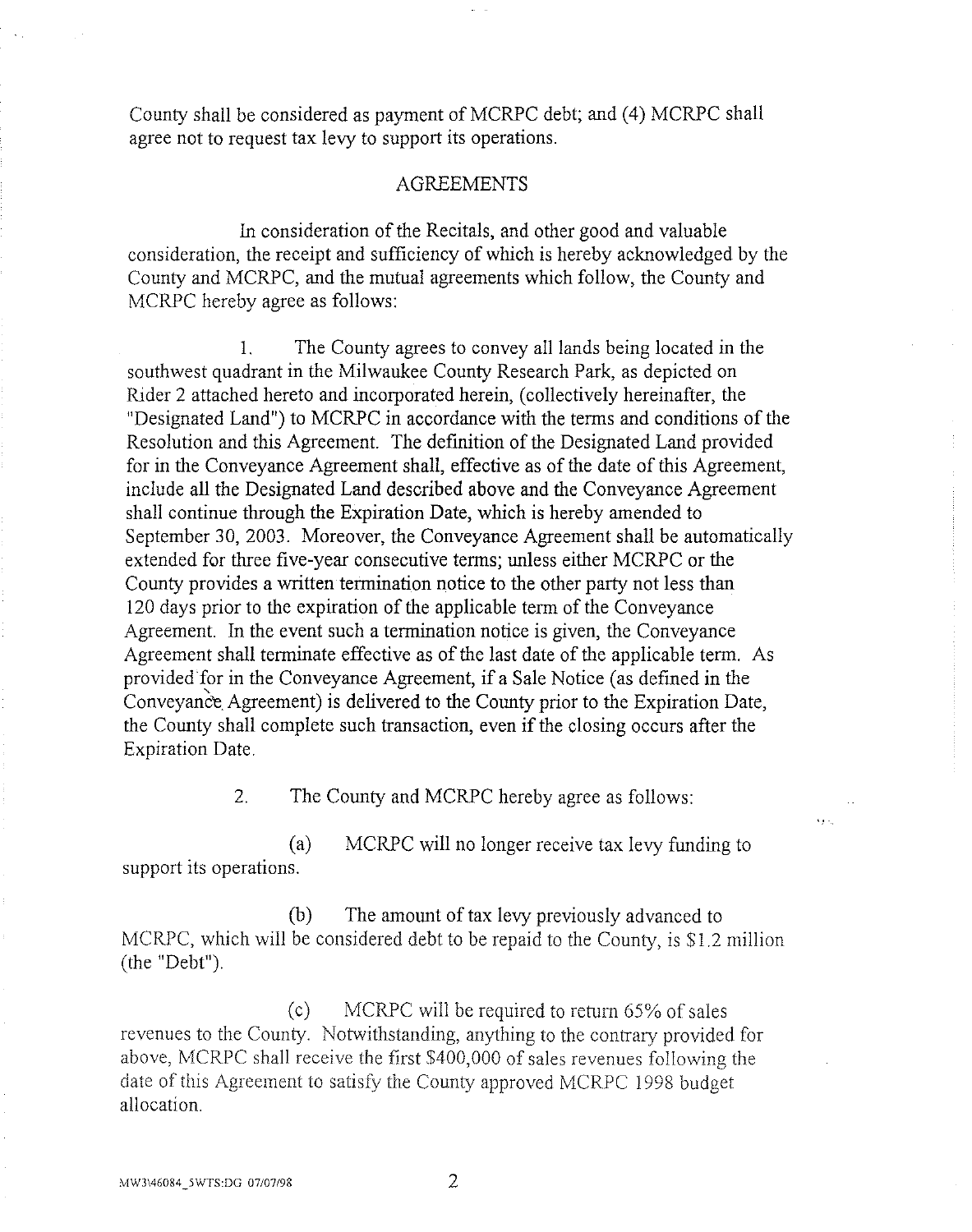(d) All land sale revenues returned to the County will be considered as repayment of the Debt.

3. The County and MCRPC also agree to comply with all other terms, conditions and obligations described in the Conveyance Agreement, as modified herein, and Resolution in the same manner as if such terms, conditions and obligations were typed on this Agreement. MCRPC and the County agree that this Agreement commits and binds the parties to its terms and conditions and prohibits unilateral modification, amendment, termination or revocation by either party.

4. In the event of default by MCRPC or the County, the nondefaulting party shall have the right to seek and obtain any remedy available at law or in equity, including, without limitation, the right to specifically enforce the terms and conditions of this Agreement.

5. This Agreement may only be amended, modified, supplemented or terminated by an agreement signed by an authorized person for all of the parties hereto and shall be binding upon and inure to the benefit of the parties, their successors and assigns.

6. Except as specifically modified herein, the Conveyance Agreement shall remain in full force and effect.

MILWAUKEE COUNTY

BY F. 7 Romas anent

*,F.* Thomas Ament, County Executive

Attest:

Mark **E.** Ryan, County Clerk

MILWAUKEE COUNTY RESEARCH PARK CORPORATION

ΒY

' '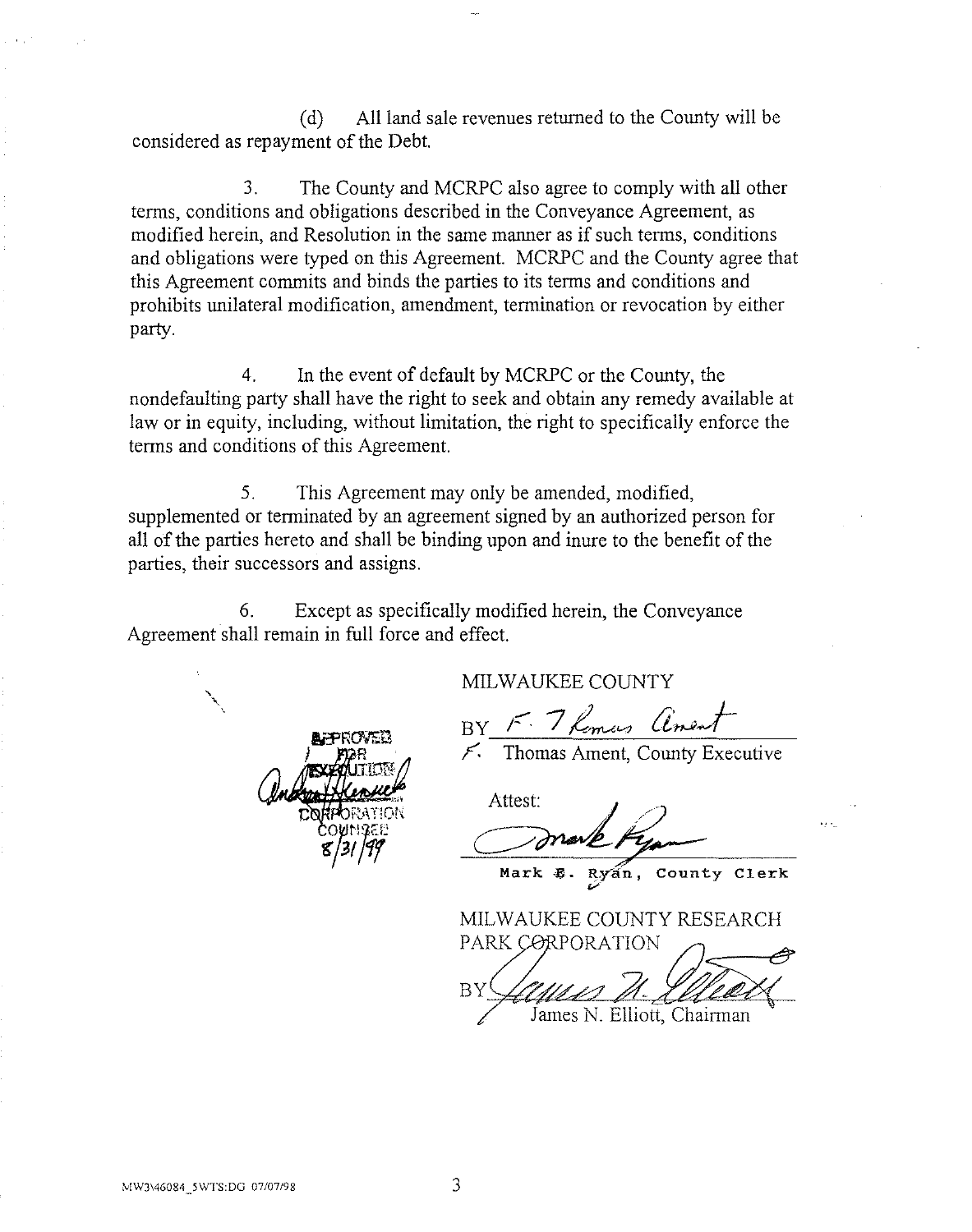# EXHIBIT A

 $\sim 10^{-1}$ 

 $\mathcal{L}_{\mathcal{A}}$  is a set of the set of the set of  $\mathcal{L}_{\mathcal{A}}$ 

| $\mathbf{1}$     | File No. 98-348                                                                             |
|------------------|---------------------------------------------------------------------------------------------|
| $\overline{z}$   | (Journal, June 18, 1998)                                                                    |
| 3                | (ITEM 16) Resolution by Supervisors Ryan, Jasenski, Dean and others, relating to            |
| 4                | distribution of revenue from the sale of Milwaukee County Research Park Corporation         |
| 5                | (MCRPC) leased lands, repayment of funds advanced to MCRPC and funding of MCRPC             |
| 6                | annual operating budgets, by recommending adoption of the following:                        |
| $\boldsymbol{7}$ | AN AMENDED RESOLUTION                                                                       |
| 8                | WHEREAS, a Blue Ribbon Task Force appointed by former County Executive                      |
| 9                | William F. O'Donnell in April, 1984, recommended that Milwaukee County develop a            |
| 10               | research and technology park on County Institutions land located in the City of             |
| 11               | Wauwatosa; and                                                                              |
| 12               | WHEREAS, the Milwaukee County Board of Supervisors considered the                           |
| 13               | recommendations contained in the final report of the Blue Ribbon Task Force in May,         |
| 14               | 1986, and unanimously endorsed the report and its findings (File Nos. 84-945 and 86-84);    |
| 15               | and                                                                                         |
| 16               | WHEREAS, the Milwaukee County Research Park Corporation (MCRPC) was                         |
| 17               | incorporated as a private, non-profit entity in May, 1987; and in January, 1992, the County |
| 18               | Board of Supervisors unanimously approved a 100 year Ground Lease, Restrictive              |
| 19               | Covenants, a Master Plan, and a Development Agreement with the MCRPC for                    |
| 20               | approximately 175 acres of County-owned land; and                                           |
| 21               | WHEREAS, in March, 1992, the MCRPC received its first funding advance from                  |
| 22               | Milwaukee County, as provided for in the development agreement; and                         |
| 23               | WHEREAS, from 1989-1993, the MCRPC incurred expenditures for "soft-costs" that              |
| 24               | are present in a major real estate development, such as, site planning, legal issues,       |
| 25               | environmental investigation, economic feasibility, TID analysis and marketing; and $\sim$   |
| 26               | WHEREAS, since 1994, the MCRPC has installed public improvements financed by                |
| 27               | a Tax Incremental District (TID) which have added \$7.6 million to the value of its leased  |
| 28               | land holdings; and                                                                          |
| 29               | WHEREAS, the MCRPC also leases the former Muirdale Sanitarium (M-1 Building)                |
| 30               | from Milwaukee County and has invested approximately \$1 million in the development of      |
| 31               | an incubator facility, the Technology Innovation Center; and                                |
| 32               | WHEREAS, the MCRPC has, with the approval of Milwaukee County, sold 24 acres                |
| 33 <sup>2</sup>  | of land for construction of a corporate headquarters and two multi-tenant buildings,        |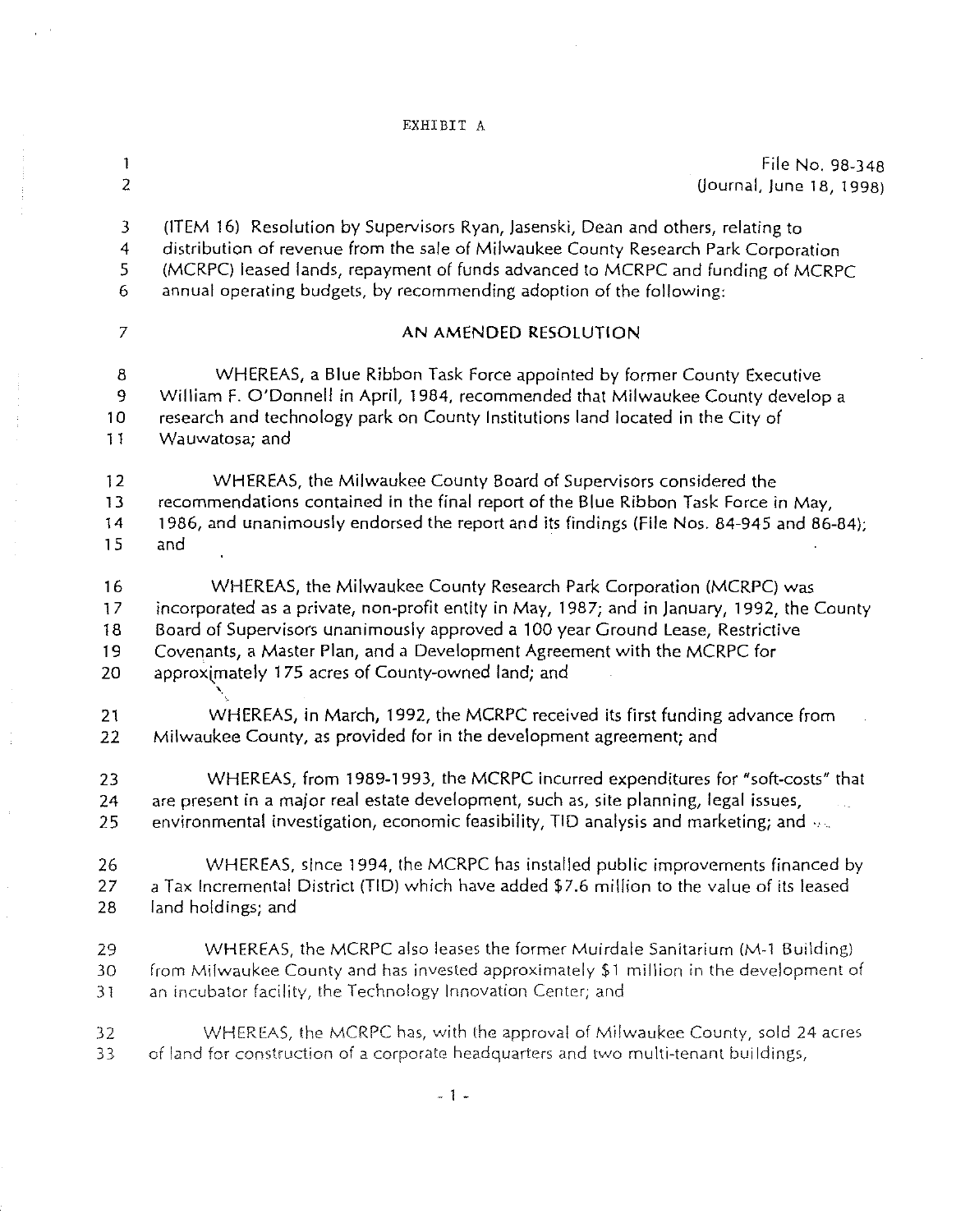34 development which has added approximately \$25 million in new tax base; and

35 WHEREAS, the Milwaukee County Research Park is currently home to nearly 40 36 companies, occupying approximately 275,000 square feet of space and employing over 37 900 people; and

38 WHEREAS, the County Board of Supervisors has directed the Department of 39 Administration (File No. 97-727) to "review the administration and policies of the 40 Economic Development Division and the Milwaukee County Research Park Corporation 41 and staff and recommend changes, if any, to the Committee on Economic Development 42 and the County Board..."; and

43 WHEREAS, the Director of the Department of Administration, in a report dated 44 March 4, 1998, submitted a series of recommendations related to the MCRPC's operating 45 budget, staffing, management of the TIC and distribution of land sale revenue; and

46 WHEREAS, these recommendations were submitted to the MCRPC Board of 47 Directors for review and consideration; and

48 w·HEREAS, the MCRPC Board of Directors, at a meeting on April 28, 1998, 49 endorsed the following recommendations to be considered by Milwaukee County:

- 50 1. Amount of tax levy advance to be considered MCRPC debt- \$1.2 million.
- 51 2, 65% of land sales revenue be paid to Milwaukee County.
- 52 53 '· 3. Land sale revenue paid Milwaukee County be considered as payment of MCRPC debt.
- 54 4. MCRPC agrees not to request tax levy to support its operations.
- 55 56 5. Milwaukee County agrees to authorize the sale of remaining MCRPC leased land located within the southwest quadrant of the County Grounds.
- 57 58 59 6. Milwaukee County agrees to extend the Technology Innovation Center lease to September 30, 2003, and grant three five-year options to lease commencing October 1, 2003.
- 60 and

61 WHEREAS, on *May* 28, 1998 the Milwaukee County Research Park Corporation 62 Board approved a "Research Park Corporation Affirmative Action Plan" thereby declaring 63 its commitment to the principle of equal employment opportunity by declaring the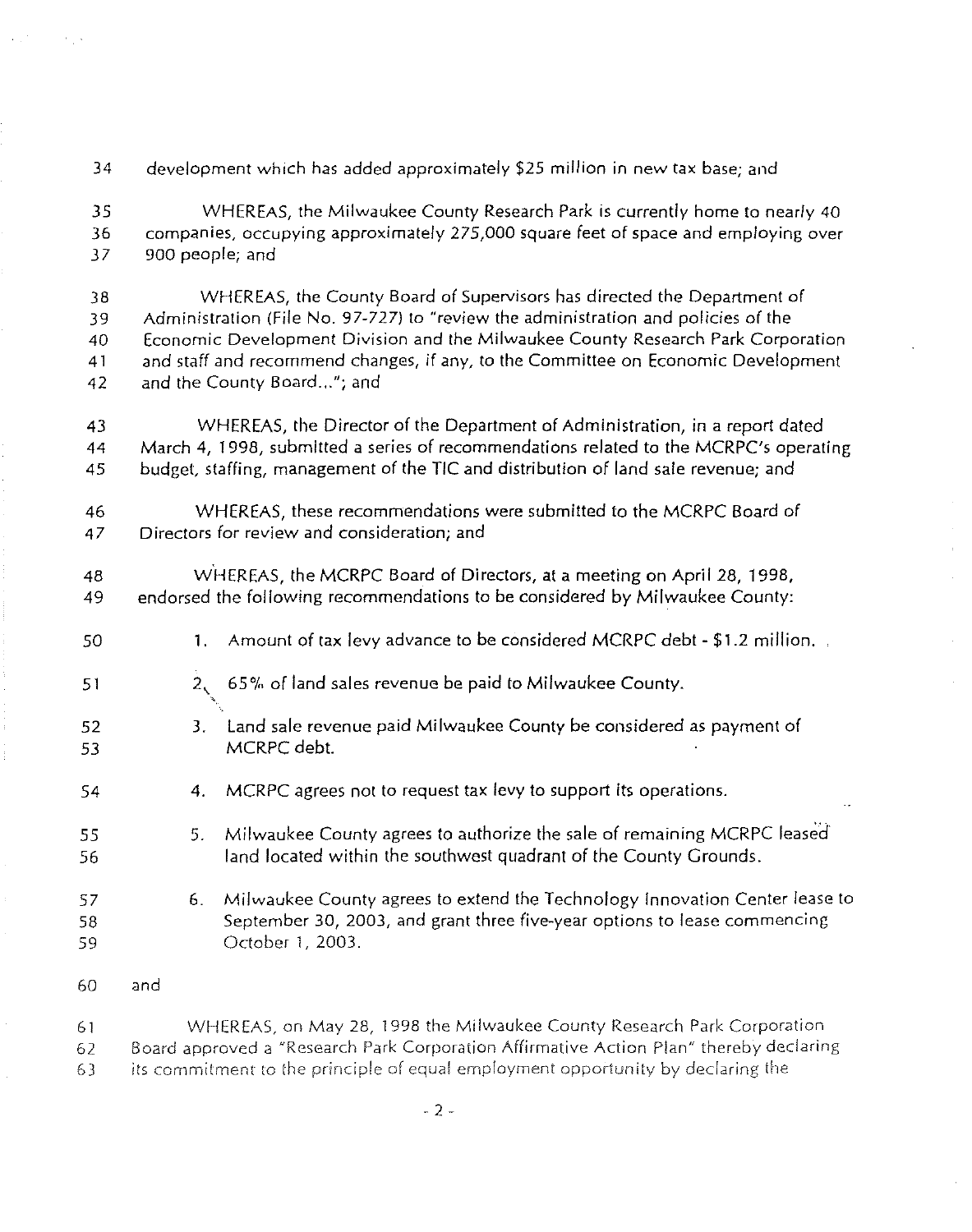- 64 following four objectives and five implementation steps to advance the diversity of
- 65 employees working in Milwaukee County Research Park businesses:
- 66 Objectives:
- 67 68 1) To increase the pool of minority applicants qualified for employment at the Milwaukee County Research Park.
- 69 70 2) To increase awareness of businesses located in the Milwaukee County Research Park of the importance of employee diversity in the workforce.
- 71 72 3) To increase employment of minorities and workforce diversity at the Milwaukee County Research Park.
- 73 74 4) To periodically review workforce diversity at the Milwaukee County Research Park.
- 75 Implementation Steps:
- 76 77 78 79 1) Lease Agreements- Each lease for space in the Technology Innovation Center will contain a 'nondiscrimination and affirmative action plan" whereby a tenant of the Park will not discriminate on the grounds of race, color, national origin, religion, age, sex or disability.
- 80 81 82 83 84 -2) ' Land Sales/Lease Agreements- Each agreement to sell or lease land will contain a "nondiscrimination and affirmative action plan" whereby the Buyer/Lessee shall agree not to discriminate against any employee or applicant for employment because of race, color, national origin, religion, age, sex or disability.
- 85 86 87 88 89 3) Workforce Development- The Research Park will establish a Scholarship Program for the purpose of encouraging young adults, with an emphasis 'bn minorities and women to pursue a career in the field of Information Technology and other technology disciplines. Funding for the Scholarship Fund will be provided from the Research Park Technology Development Fund.
- 90 91 92 4) Tenant Education- Tenant education through monthly tenant meetings will include speakers knowledgeable in such fields as Affirmative Action, Equal Opportunity, Minority Business Development and Workforce Development.
- 93 94 95 5) Outreach- Include provision in the Research Marketing Plan that provide for advertising Research Park rental/sales opportunities and other noteworthy news in publications that circulate in the minority/women's business community.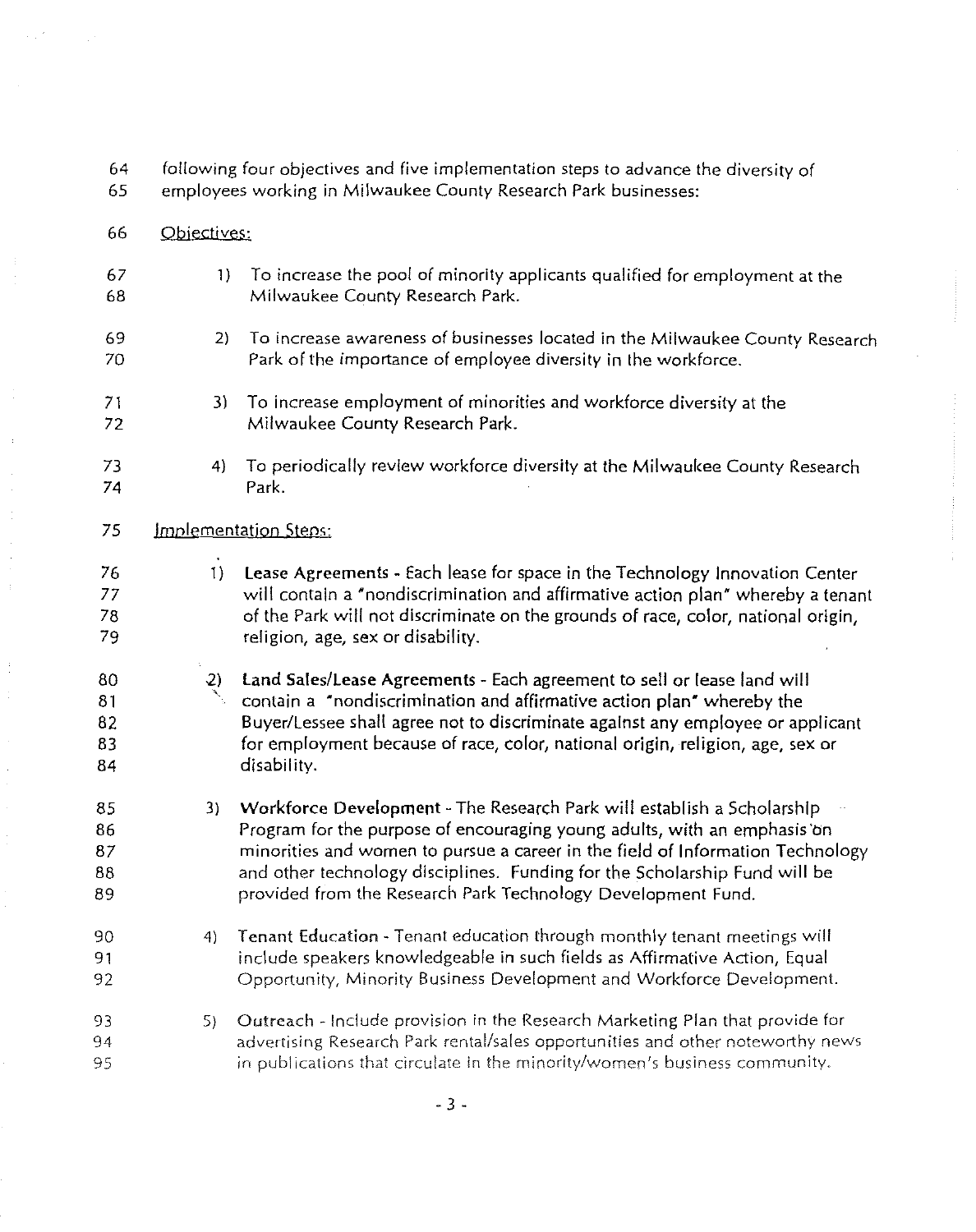96 now, therefore,

97 BE IT RESOLVED, that the Milwaukee County Board of Supervisors, having 98 considered this request from the MCRPC Board of Directors, does hereby adopt the 99 following policies related to operation of the Milwaukee County Research Park: 100 1. The MCRPC will no longer receive tax levy funding to support its operations. 2. The amount of tax levy previously advanced to MCRPC, which will be 101 102 considered debt, to be repaid to Milwaukee County is \$1.2 million. 3. Milwaukee County will provide authorization to MCRPC to sell the remaining 103 MCRPC leased lands located within the southwest quadrant of the County 104 105 Grounds. 106 4. MCRPC will be required to return 65% of all land sale revenues to Milwaukee 107 County. 5., All land sale revenues returned to Milwaukee County will be considered as 108 repayment of the existing MCRPC debt. 109 6. Milwaukee County agrees to extend the MCRPC's lease for the Technology 110 Innovation Center (M-1 Building) to September 30, 2003, and will grant three 1 1 1 additional five-year option periods commencing on October 1, 2003. 112 ing level 113 and 114 BE IT FURTHER RESOLVED, that the Directors of the Department of Administration 115 and the Department of Public Works are hereby authorized to execute any and all 116 instruments, documents, and forms necessary to carry out the intent of this resolution and

117 shall submit same to the County Board for approval prior to implementation of the policies 118 set forth in this resolution.

119 FISCAL NOTE: The adoption of this resolution establishes the policy of Milwaukee 120 County eliminating tax levy funds in future budgets for the Research Park. 121 The Resolution allows the MCRPC to sell the remaining MCRPC leased 122 land within the southwest quadrant of the County Grounds and extends 123 the lease for the Technology Innovation Center. This Resolution will 124 change the revenue which the County would receive from future land 125 sales, which are unknown at this time, so that the actual future revenue 126 **from land sales cannot be determined.**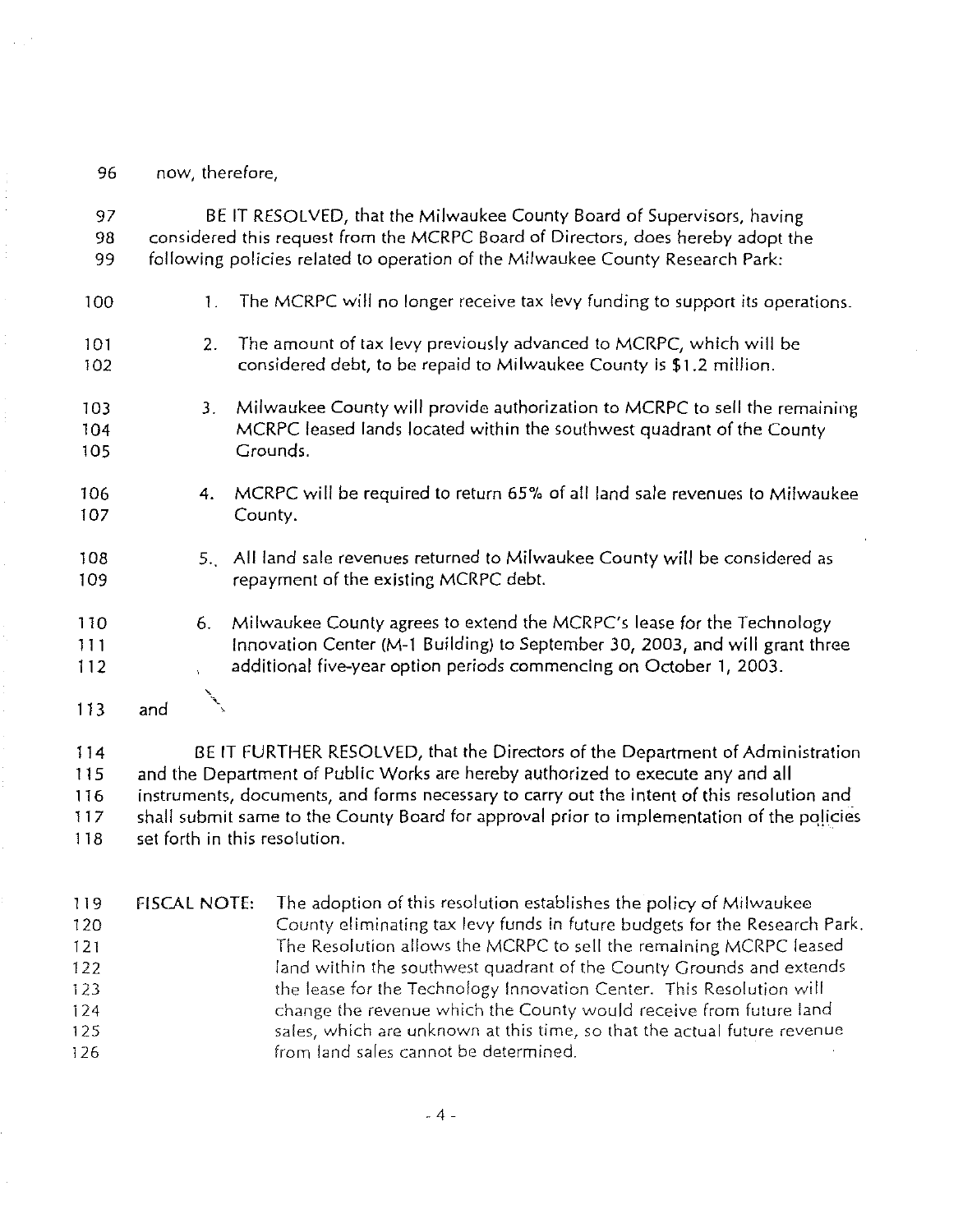127 GEB/TK/Ih

 $\langle \phi_{\alpha} \rangle^{\mu}$  ,  $\langle \phi_{\alpha} \rangle$ 

12~ **June** 15, **1996**  12 C:\OFFICE\WPWIN\WPDOCSV'IN-AU0\061198191<-3 <8.RES

 $\ddot{\phantom{a}}$ 

 $\Delta$ 

 $\sim 10^{-11}$ 

 $\mathcal{L}^{\mathcal{A}}$ 

 $\mathcal{L}^{\prime}$ 

 $\sim$  $\langle \hat{S}_{\mathcal{F}} | \hat{S}_{\mathcal{F}} \rangle$ 

 $\sim 10$ 

 $\sim 10^{-1}$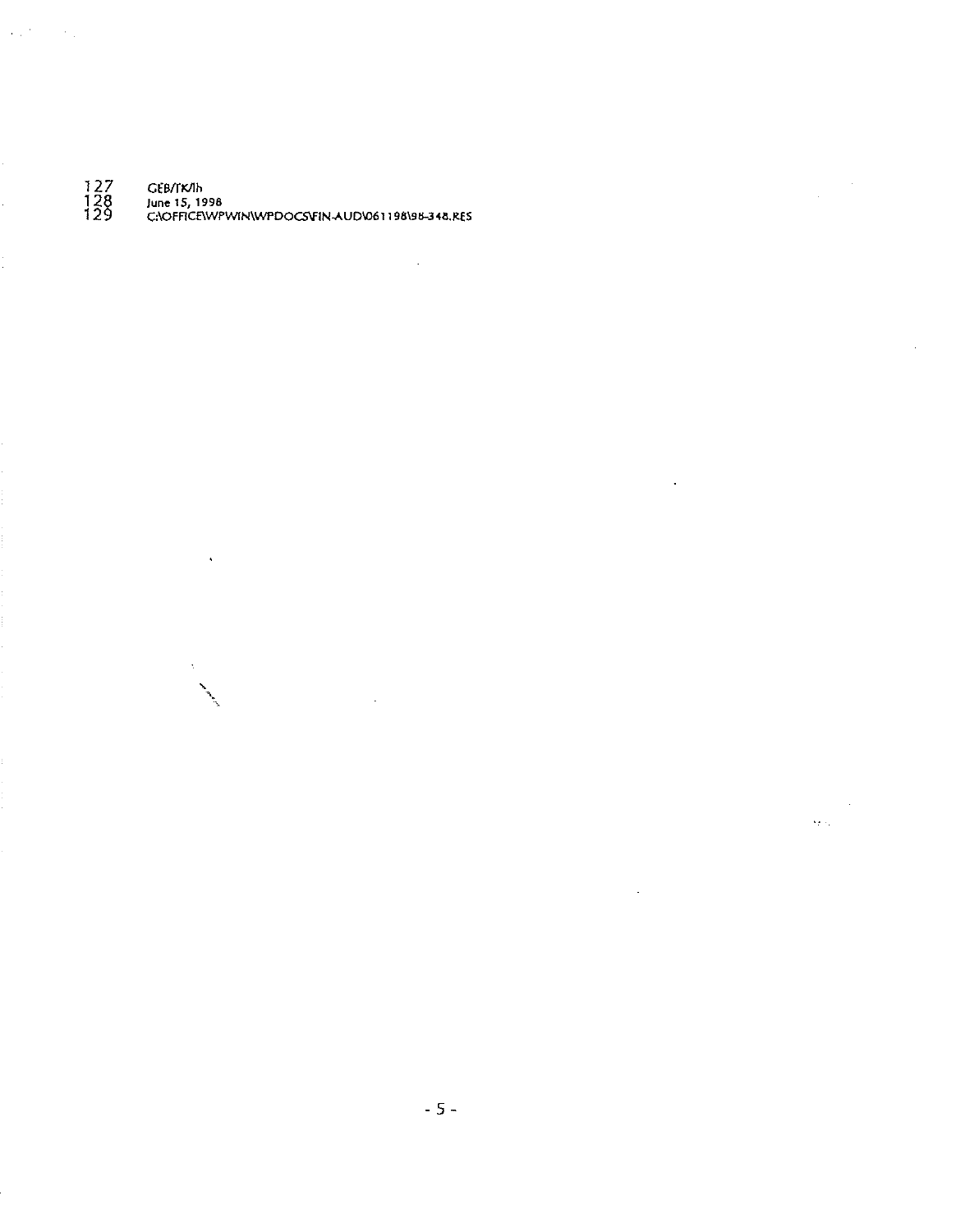THIS CONVEYANCE AGREEMENT (the "Agreement") is dated as of this  $\mathcal{Z}_{\mathcal{P}}$ day of  $\mathcal{A}_{\mathcal{P}}$ //, 1996, between MILWAUKEE COUNTY (the "County") and MILWAUKEE COUNTY RESEARCH PARK CORPORATION (MCRPC").

CONVEYANCE AGREEMENT

# RECITALS

The County and MCRPC acknowledge the following:

A. The County has adopted certain resolutions referenced as file no. 96-134 (Journal, March,  $\frac{1}{25}$ , 1996), a copy of which are attached hereto and incorporated herein as Rider I (the "Resolution"), which approve the conveyance of all or portions of the Designated Land (as hereinafter defined) to MCRPC and the Option (as defined in the Resolution).

. B. The County and MCRPC desire to enter into this Conveyance Agreement to memorialize the terms and conditions for the County conveyance of all or portions of the Designated Land to MCRPC and the Option.

# AGREEMENTS

In consideration of the Recitals, and other good and valuable consideration, the receipt and sufficiency of which is hereby acknowledged by the County and MCRPC, and the mutual agreements which follow, the County and MCRPC hereby agree as follows:

l. The County agrees to convey all or portions of the Designated Land to MCRPC and enter into the Options in accordance with the terms and conditions of the Resolution, a copy of which are attached hereto and incorporated herein as Rider I. MCRPC agrees to pay the County for all or portions of the Designated Land, pursuant to the terms and conditions of the Resolution. This. Agreement shall be for a term commencing on the date of this Agreement and ending on (the "Expiration Date") March 31, 1998 (except if the Sale Notice (as defmed in the Resolution] is delivered prior to the Expiration Date, this Agreement shall remain in full force and effect with respect to such Designated Land described in the Sale Notice). Prior to the Expiration Date, the County Board of Supervisors shall review this Agreement to determine whether it should be renewed.

2. The County and MCRPC also agree to comply with all other terms, conditions and obligations described in the Resolution (identified as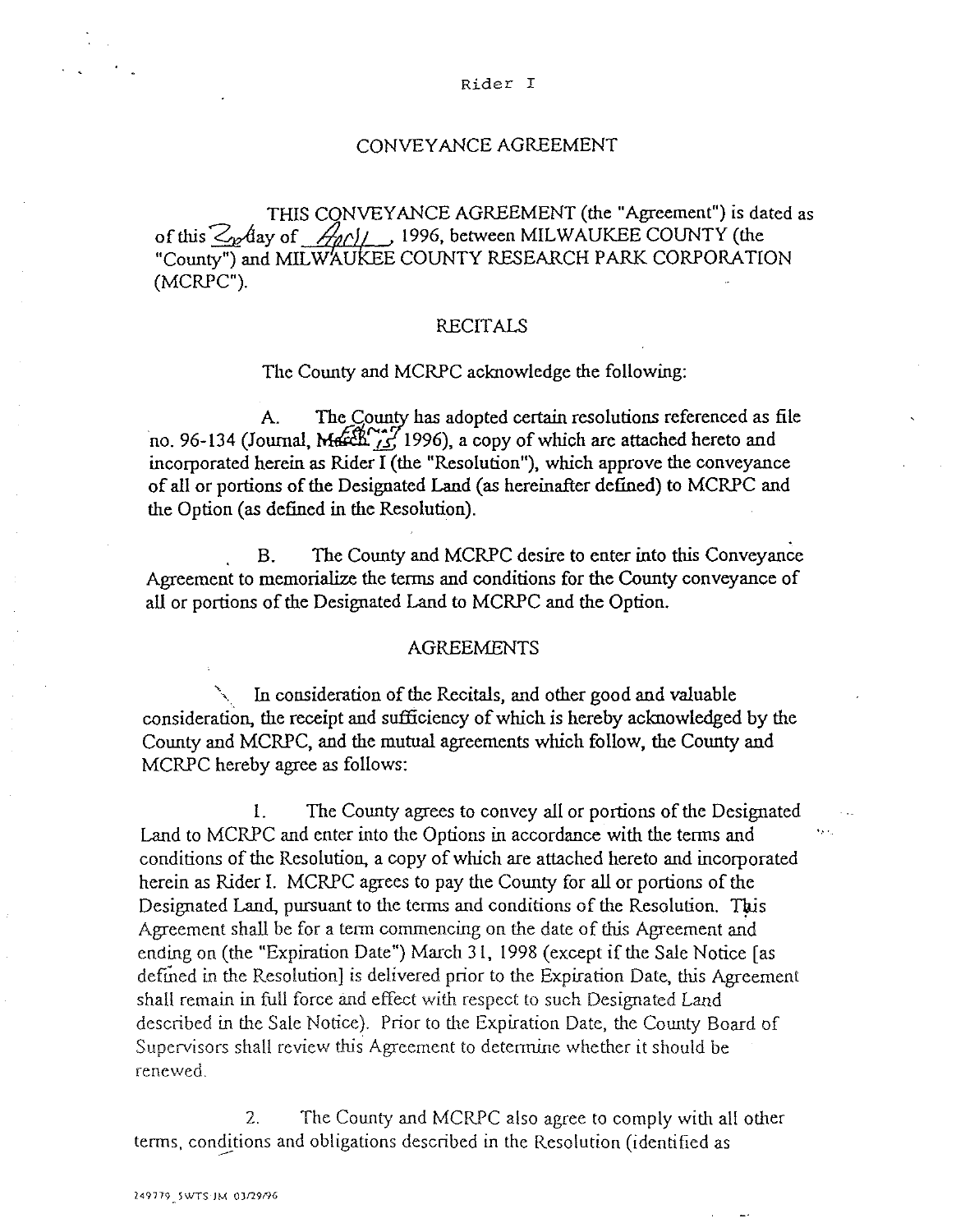paragraphs I through 8) in the same manner as if such terms, conditions and obligations were typed on this Agreement. MCRPC and the County agree that this Agreement conunits and binds the parties to its terms and conditions and prohibits unilateral modification, amendment, termination or revocation by either party.

3. The Designated Lands are described on Exhibit A to the Resolution and are hereby specifically attached hereto and incorporated herein as Rider II.

4. In the event of default by MCRPC or the County, the nondefaulting party shall have the right to seek and obtain any remedy available at law or in equity, including, without limitation, the right to specifically enforce the terms and conditions of this Agreement.

5. This Agreement may only be amended, modified, supplemented or terminated by an agreement signed by an authorized person for all of the parries hereto and shall be binding upon and inure to the benefit of the parties, their successors and assigns.

## MILWAUKEE COUNTY

BY F. 7 Komas U

Thomas Ament, County Executive

**COUNSEL!** 

APPROVED

Attest:

Rod Lanser, County Clerk

MILWAUKEE COUNTY RESEARCH PARK CORPORATION  $BY \frac{Q}{H}$  and  $Q$  . Enother

"Attest: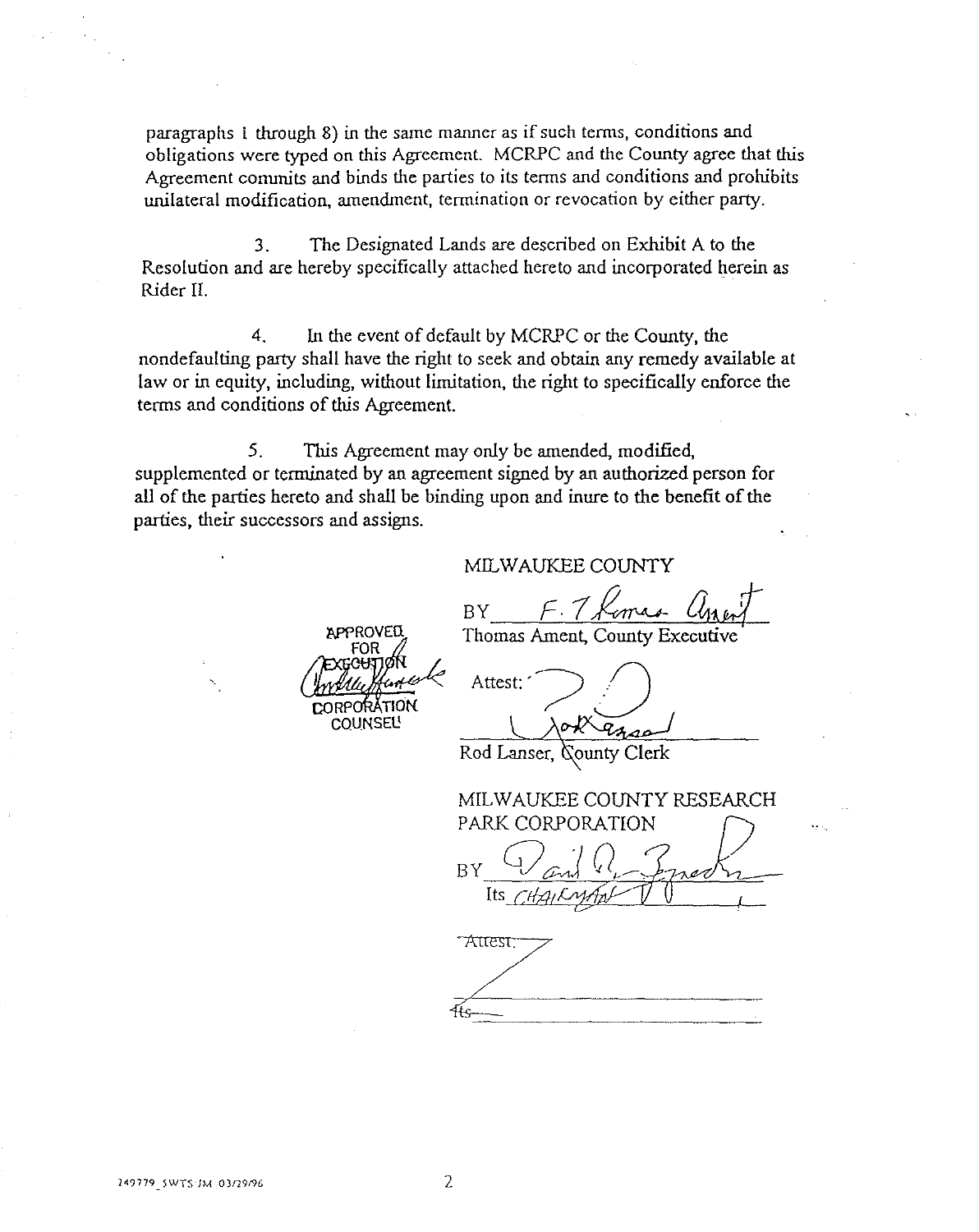RIDER Ill

 $\frac{1}{2}$ lar 2 1 1996<br>Jedinano

 $r.0$ men $9.1$ 

 $\frac{1}{2}$   $\frac{3}{4}$  $a - 0$ 

 $\lambda$ . ann $9.2$  6

~7 *\IV* 

a0-0 <sup>10</sup>

 $\frac{\text{V}}{\text{r} \cdot \text{r} \cdot \text{v} \cdot \text{v}}$  8

*5* 

 $\mu$ uti

File No. 96-134 (Journal, February 15, 1996)

(ITEM 7) From Chainnan. Milwaukee County Research Park Corporation (MCRPC). submitting a resolution relating to disposition of property at the Milwaukee County Research Park. by recommending adoption of the following:

### A RESOLUTION

WHEREAS, Milwaukee County (the "County") entered into a ground lease with the Milwaukee County Research Park Corporation ("MCRPC") in 1992 (the "Ground Lease"), which Ground *Lease* was subsequently amended, for certain County-owned lands designated for che development of a Milwaukee County Research Park (the "Research Park"); and

11 12 13 14 15 16 17 18 WHEREAS, the County and MCRPC have adopted the following mission, to vest in MCRPC the ability to establish a research park in Milwaukee County and to attract, create and retain research and technology based business and diversify the economic base of the County : and the State of Wisconsin (the "Mission"), which Mission is evidenced by (a) the Ground: Lease. (b) the Final Report prepared by the Blue Ribbon Task Force on the Disposition of the Milwaukee County Institution Lands, (c) certain resolutions previously adopted by MCRPC  $\cdots$  ... and the Milwaukee County Board of Supervisors, and (d) the State of Wisconsin legislature enactment of 1989 Wisconsin Act 265; and

19 20 WHEREAS, the Board of Directors of MCRPC believes that its ability to achieve the Mission is severely restricted by its inability to sell land at the Research Park; and

21 22 23 WHEREAS, MCRPC appears to have several opportunities to sell significant parcels of land at the Research Park to owners and users, which are Permitted Uses under the Declaration of Covenants, Conditions and Restrictions established for the Research Park; and

24 25 WHEREAS, the sale of land by MCRPC is in the best interest of the County and MCRPC because it would:

26 27 A. retain businesses and jobs in the County which may otherwise relocate to a different county;

28 B. increase the County's property tax base;

29 C. develop new buildings at the Research Park, which will assist in the funding of the 30 TIF improvements which are being installed at the Research Park;

 $\pmb{l}$ 

**CALTER JUNEA DE DE CEL** 

. .•

ل وه

- l .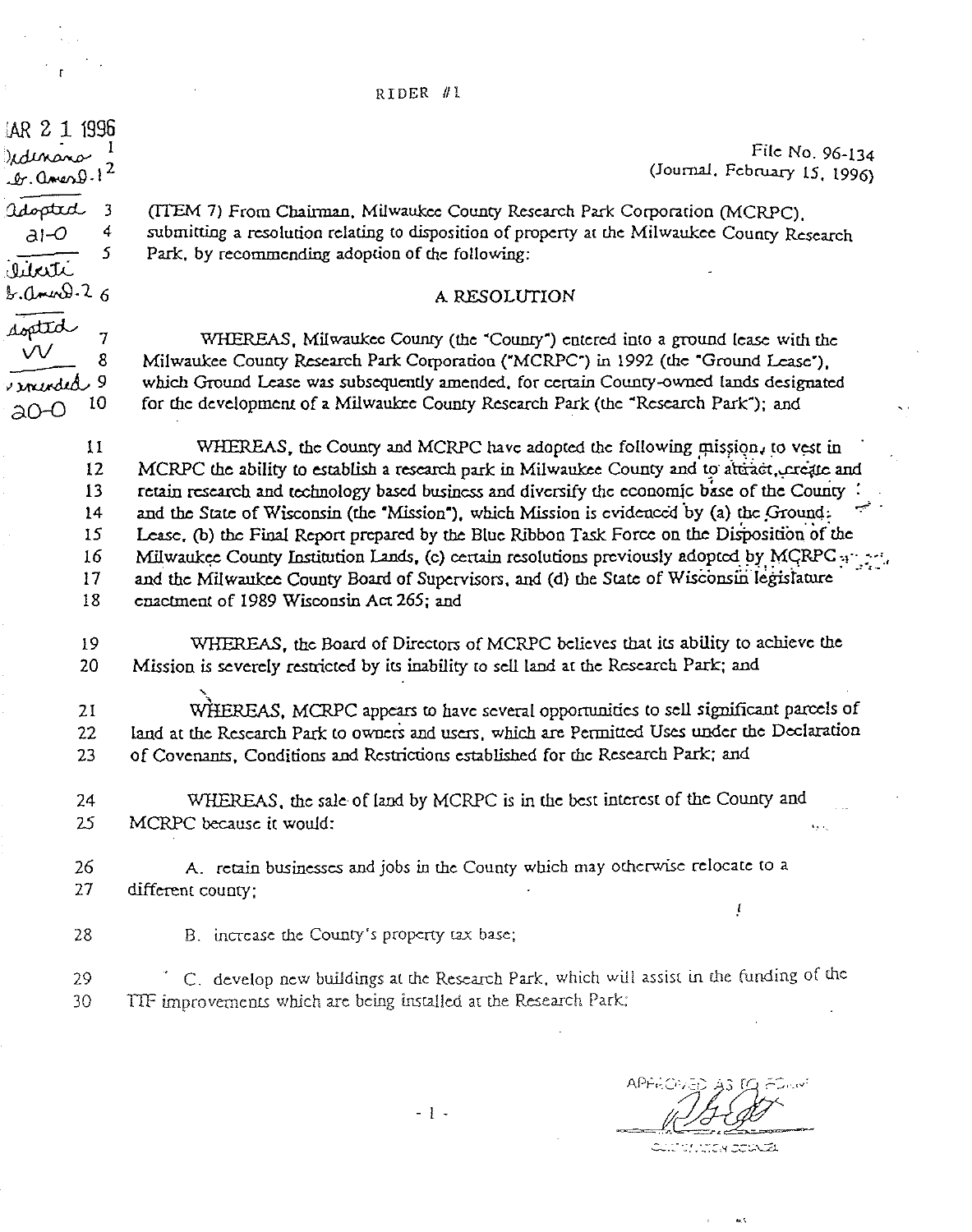31 32 33 D. provide funding to the County which could be used as a reserve to reduce the County's financial exposure caused by the County's guarantee on repayment of the TIF Bonds which proceeds were used to pay for the Research Park's capital infrastructure costs;

34 *35*  36 E. remove the County and MCRPC from the "chain of title" with respect to any funire environmental contamination and liability which may occur, placing the County and MCRPC in a better position regarding such risks; and

37 38 F. allow MCRPC the flexibility needed to successfully accomplish the Mission adopted by the County and MCRPC:

39 now. therefore,

40 41 42 43 44 BE IT RESOLVED, that the County does hereby grant to MCRPC the ability to sell all or portions of the land located at the Research Park, designated as parcels 2, 3, 4, 5, 6, 7 and 12 (the "Designated Land") as depicted on the site map attached hereto and incorporated herein as Exhibit A and only in strict accordance and compliance with the following terms, conditions and procedures:

45 46 47 48 49 *50*  1. MCRPC shall ensure that any conveyance by MCRPC of all or portions of the Designated Land shall include an acknowledgment of the existence of and required strict compliance with: the Declaration of Covenants, Conditions and Restrictions (including, without limitation, the use restrictions, building restrictions, Supplement and the Design Guidelines); the PILOT obligations; and MBE/WBE and prevailing wage criteria/requirements.

51 52 53 2. In order to prevent speculative investment, any sale to a developer shall include an agreement to commence construction of a building within two years after such developer's acquisition of *the* land, for occupancy by a user or users permitted by the Declaration.

54 *55 56*  57 3. MCRPC shall pay the County \$1.00 for such transfer; provided, however, the net *sale* proceeds (purchase price less all direct *sales* expenses and customary prorations) obtained by MCRPC for the subsequent sale of the land shall *be* paid to the Couory. within three " business days after closing on such subsequent *sale.* 

58 59 60 4. *All* land conveyed by the County to MCRPC would *be,* in tum. convpyed to a person or entity for current fair market value, taking into consideration an appraisal obtained by MCRPC.

61 62 63 64 5. Ln the event that the Board of Directors of MCRPC has approved a disposition of all or portions of the Designated Land, it sball provide the County Executive and County Board with written notice of such intent to sell (the 'Sale Notice'). Upon delivery of the Sale Notice. MCRPC shall also deliver a copy of such third-party offer to the Chairman of the

..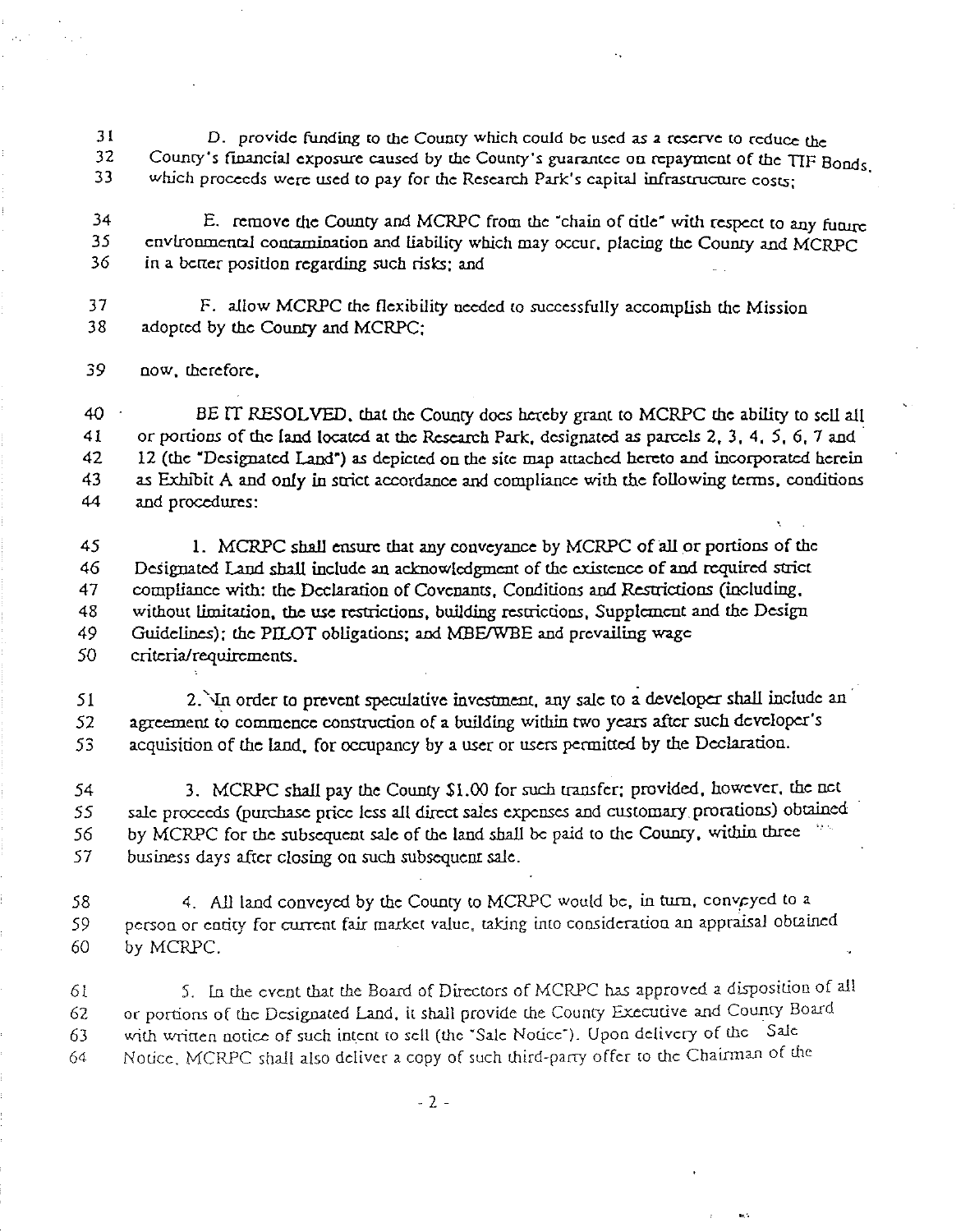65 County Economic Development Committee and a copy to the County Corporation Counsel's<br>66 office for review for compliance with the technical requirement of the Declaration of office for review for compliance with the technical requirement of the Declaration of 67 Covenants, Conditions and Restrictions, as amended, the PILOT Agreement, and MBE/WBE<br>68 and prevailing wage criteria and requirements. Within 30 days after receipt of the Sale 68 and prevailing wage criteria and requirements. Within 30 days after receipt of the Sale<br>69 Notice, the County Executive and County Clerk shall sign and deliver a warranty deed ( 69 Notice, the County Executive and County Clerk shall sign and deliver a warranty deed (the 30<br>69 TDeed") from the County to MCRPC conveying title to such land to MCRPC free and clear 70 "Deed") from rhe Coumy ro MCRPC conveying title to such land to MCRPC free and clear of 71 all liens and encumbrances other than customary utility easements, and municipal and zoning<br>72 ordinances. In order to coordinate closing with the third-party buyer. MCRPC may at its ordinances. In order to coordinate closing with the third-party buyer, MCRPC may, at its 73 option, by written notice to the County Executive and County Board, delay the County 74 delivery, MCRPC acceptance and recording of the Deed until such later date as MCRPC 75 deems appropriate. Simultaneous with delivery of the Deed, the County Executive and County 76 Clerk (or appropriate County designee) *shall* also (a) sign a Wisconsin Real Estate Transfer 77 Return Form (b) sign an amendment to the Ground Lease to exclude the land conveyed to 78 MCRPC. which amendment shall *be* in recordable form and recorded at the County Register of Deeds office and (c) sign such other ancillary conveyance statements and documents as are 80 customary for such real *estate* closings, and deliver all such documenrs to MCRPC along with 81 the Deed.

82 6. In connection with the disposition of all or portions of the Designated Land, in the 83 event that MCRPC deems it appropriate *to* grant a right of first refusal and/or option (the 84 "Option") 'only on portions of the Designated Land immediately adjacent to a portion of the 85 Designated Land being sold to such party (the "Option Lands") for a period of time no greater 86 than three years. and provided an appropriate specific purpose and fair market value for the 87 Option Lands is provided to MCRPC, the County shall execute such documents as MCRPC 88 deems appropriate for acknowledging and granting the Option. Any such Opdon Lands 89 conveyance shall include the same protections and restrictions as described in Section 1 above.<sup>1</sup> 90 Upon the written request of MCRPC, this document(s) shall be executed and delivered by the 91 County Executive and County Clerk within the same 30-day period described in Section 5 92 above; and

93 BE IT FURTHER RESOLVED. that wirhin rca (10) days of the County Board 94 organization meeting the newly elected Coumy Board Chairperson *shall* comply with Article, 95 III, Section 3.02(b) of the Amended and Restated By-Laws of the Milwaukee County Research *96* Park Corporation (MCRPC) which provides for appointments to the MCRPC Board of 97 Directors. No warranty deed referenced in Sco:ion 5 of this resolution may *be* signed and 98 delivered prior to compliance with the above: and

*99* 

100 BE IT FURTHER RESOLVED, that the agreements herein to convey to MCRPC and 101 to grant the Option shall commence on approval of this Resolution and expire on (the 102 "Expiration Date") March 31, 1998 (except if the Sale Notice [as hereinafter defined] is 103 delivered prior to the Expiration Date, the agreement shall remain in full force and effect with 104 respect to such Desigaated Land described in the Sale Notice). Prior to the Expiration Date.

- 3 -